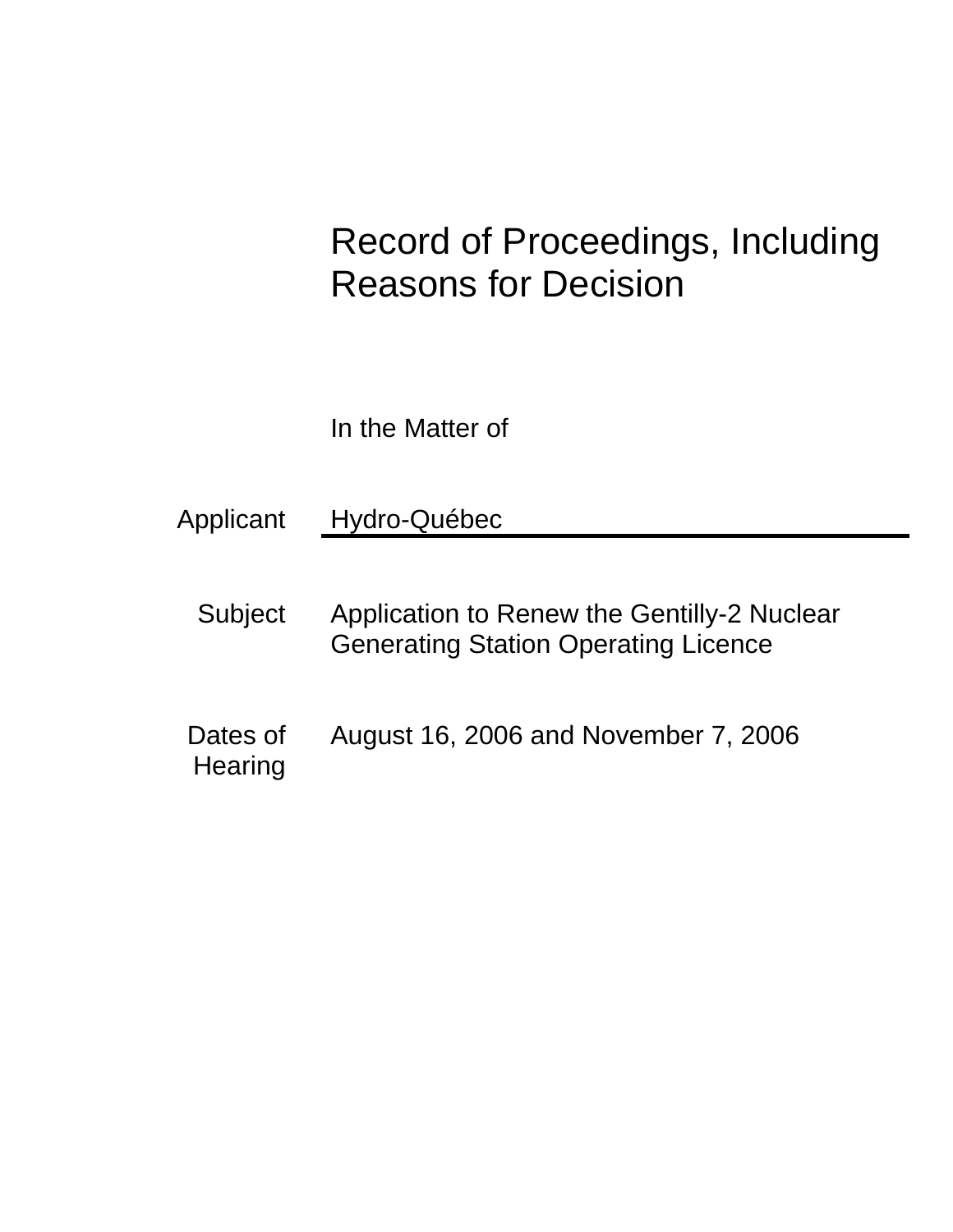# **RECORD OF PROCEEDINGS**

| Applicant:                                            | Hydro-Québec                                                                               |
|-------------------------------------------------------|--------------------------------------------------------------------------------------------|
| Address:                                              | 4900 Bécancour Blvd., Gentilly, Bécancour, Quebec G9H 3X3                                  |
| Purpose:                                              | Application to Renew the Gentilly-2 Nuclear Generating Station<br><b>Operating Licence</b> |
| Application received:                                 | April 10, 2006                                                                             |
| $Date(s)$ of hearing:                                 | August 16, 2006 and November 7, 2006                                                       |
| Location:                                             | Auberge Godefroy, 17575, Bécancour Blvd.,<br>Secteur St-Grégoire, Bécancour, Quebec        |
| Members present:                                      | L.J. Keen, Chair<br>A. Harvey<br>J.G. Paquet                                               |
| Counsel:<br>Secretary:<br><b>Recording Secretary:</b> | Jacques Lavoie<br>M.A. Leblanc<br>P. Bourassa                                              |

| <b>Applicant Represented by</b>                                  |                   | <b>Document</b> |  |  |
|------------------------------------------------------------------|-------------------|-----------------|--|--|
| • R. Landry, Senior Director, Nuclear Development and Production |                   |                 |  |  |
| Project                                                          |                   | $06 - H15.1$    |  |  |
| • M. Désilets, Director, Nuclear Production                      |                   | 06-H15.1A       |  |  |
| • R. Lemieux, Station Chief                                      |                   | 06-H15.1B       |  |  |
| • A. Ouellet, Chief, Engineering Service Gentilly-2              |                   | 06-H15.1C       |  |  |
| • G. Hotte, Chief, Analysis and Reliability                      |                   | 06-H15.1D       |  |  |
| <b>CNSC Staff</b>                                                |                   | <b>Document</b> |  |  |
| $\bullet$ I. Grant                                               | • P. Thompson     | 06-H15          |  |  |
| $\bullet$ K. Lafenière                                           | • D. Howard       | 06-H15.A        |  |  |
| $\bullet$ R. Aubrey                                              | $\bullet$ R. Awad | 06-H15.B        |  |  |
| <b>Intervenors</b>                                               |                   |                 |  |  |
| See Appendix                                                     |                   |                 |  |  |
| <b>Other Participants</b>                                        |                   |                 |  |  |
| • P. Racine, Ministère de la Sécurité publique                   |                   |                 |  |  |
| • J. Adams, Natural Resources Canada                             |                   |                 |  |  |
| • Dr. M. Desjardins, Director, Santé publique                    |                   |                 |  |  |

**Date of Decision:** November 8, 2006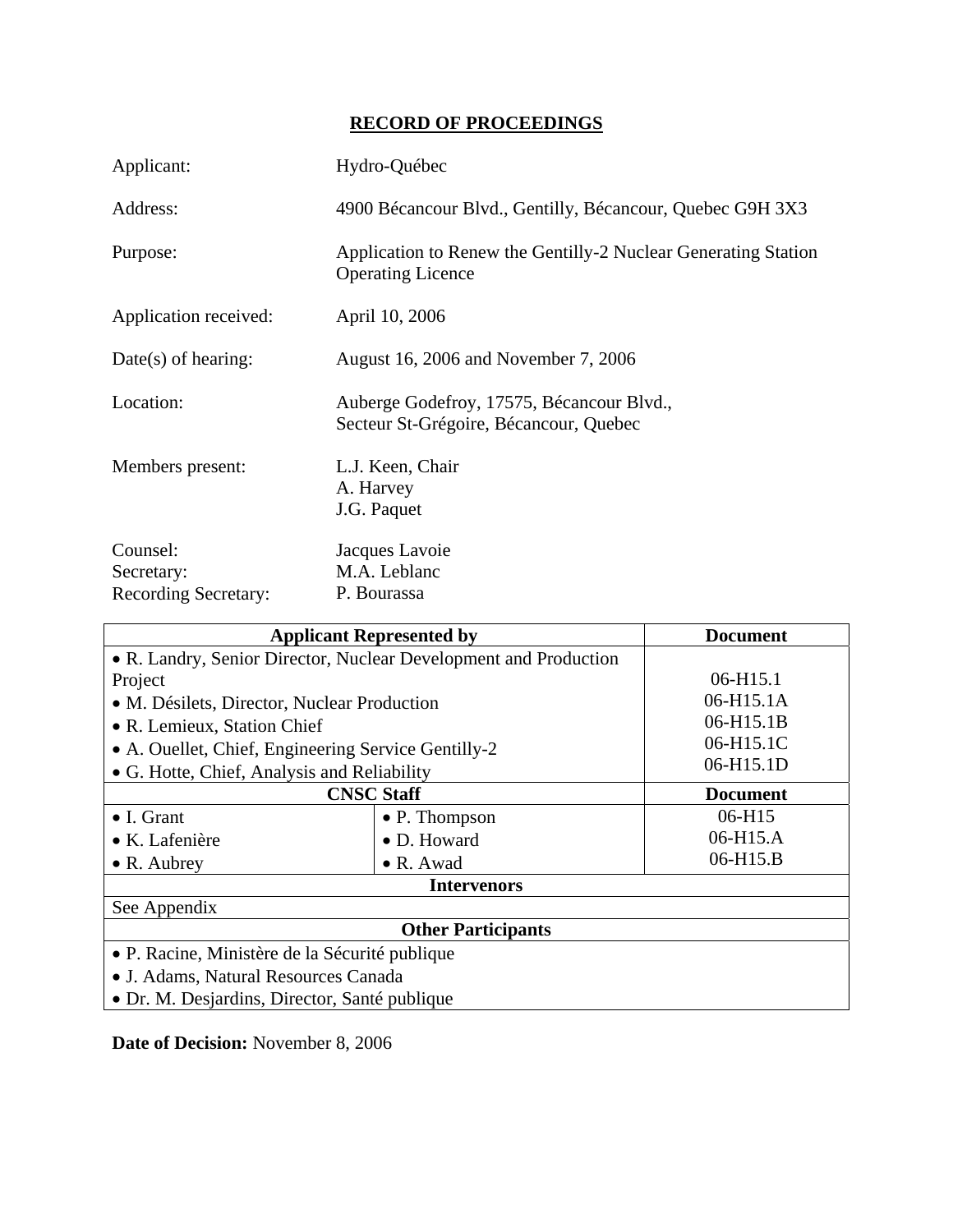# **Table of Contents**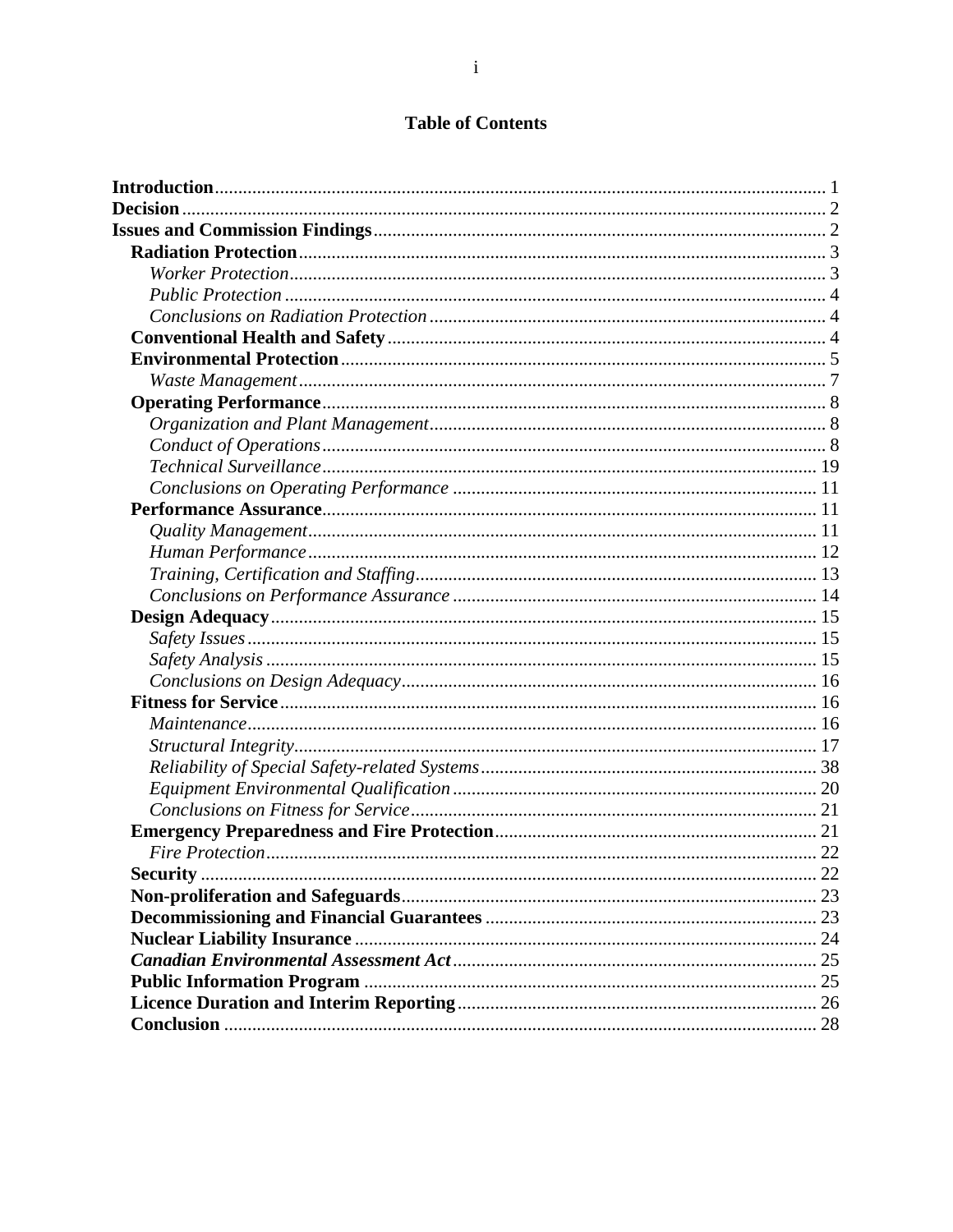# **Introduction**

- 1. Hydro-Québec has applied to the Canadian Nuclear Safety Commission (CNSC<sup>1</sup>) to renew its Operating Licence for Gentilly-2 Nuclear Generating Station (NGS) for a period of four years until December 31, 2010. The current nuclear power reactor operating licence PROL 10.07/2006 expires on December 31, 2006.
- 2. Gentilly-2 NGS is located on the south shore of the St. Lawrence River about 15 km east of the town of Trois-Rivières, Quebec. The reactor is a  $CANDU<sup>2</sup>PHW$  (pressurized heavy water) reactor with a nominal capacity of 675 MW(e) (megawatt electric). The plant began commercial operation on October 1, 1983.
- 3. The activities that would be carried on under the new licence are the same as those carried on under the current licence. Since the applicant has not proposed any activities related to the possible refurbishment of the plant, the Commission is not required to consider that issue during the hearing.

# **Issues**

- 4. In considering the application, the Canadian Nuclear Safety Commission (the Commission) was required to decide, pursuant to subsection 24(4) of the *Nuclear Safety and Control Act<sup>3</sup>* (NSCA) whether:
	- (a) Hydro-Québec is qualified to carry on the activities that the licence would authorize; and
	- (b) whether, in carrying on those activities, Hydro-Québec would make adequate provision for the protection of the environment, the health and safety of persons and the maintenance of national security and measures required to implement international obligations to which Canada has agreed.

# Public hearing

5. In making its decision, the Commission considered information presented in the course of a two-day public hearing held on August 16, 2006, in Ottawa, Ontario, and November 7, 2006, in Bécancour, Quebec. The hearing was conducted in accordance with the *Canadian Nuclear Safety Commission Rules of Procedure.*4 The Commission received written submissions and heard oral presentations from Hydro-Québec (CMD 06-H15.1, 06-H15.1A, 06-H15.1B, 06-H15.1C and 06-H15.1D), CNSC staff (CMD 06-H15,

 $\overline{a}$ 

<sup>&</sup>lt;sup>1</sup>The Canadian Nuclear Safety Commission is designated as the "CNSC" when reference is to the organization and its staff in general, and as the "Commission" when reference is to the tribunal component.

<sup>&</sup>lt;sup>2</sup> Canadian Deuterium Uranium.

 $\frac{3}{4}$  S.C. 1997, c. 9.<br> $\frac{4}{4}$  sop (2000, 211)

 $4$  SOR/2000-211.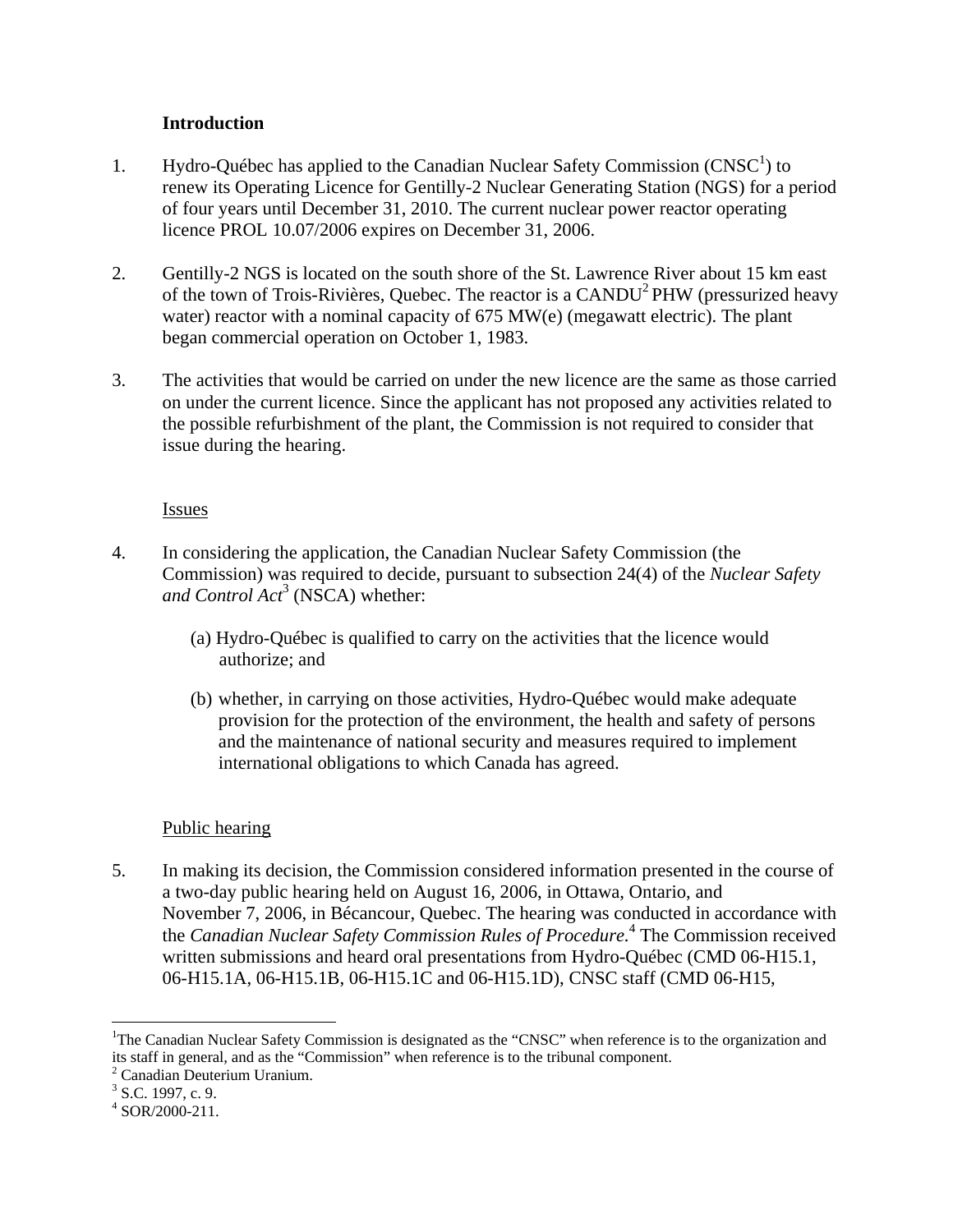06-H15.A and 06-H15.B) and 14 intervenors (see the Appendix for a list of intervenors and documents). The Commission notes that, in the context of the licence renewal hearing, it also considered the relevant interventions filed in the hearing on the Environmental Assessment Screening Report for the Proposed Modifications to the Gentilly Radioactive Waste Management Facilities and the Refurbishment and Continued Operation of the Gentilly-2 Nuclear Generating Station until 2035.

# **Decision**

6. Based on its consideration of the matter, as described in greater detail in the following sections of this *Record of Proceeding*, the Commission concludes that Hydro-Québec is qualified to carry on the activity that the licence will authorize and that Hydro-Québec, in carrying on that activity, will make adequate provision for the protection of the environment, the health and safety of persons and the maintenance of national security and measures required to implement international obligations to which Canada has agreed.

Therefore, pursuant to section 24 of the *Nuclear Safety and Control Act*, the Commission issues Nuclear Power Reactor Operating Licence PROL 10.00/2010 to Hydro-Québec, of Montreal, Quebec, for Gentilly-2 NGS. The licence is valid from January 1, 2007, to December 31, 2010.

- 7. On the recommendation of CNSC staff, the Commission includes in the licence the conditions set out in the draft licence attached to CMD 06-H15.
- 8. With this decision, the Commission requests that CNSC staff provide the Commission with an annual report on safety performance of the facility at a public proceeding. This interim report will be part of the *Annual CNSC Staff Report on the Safety Performance of the Canadian Nuclear Power Industry*. Having noted a possible space shortage in the waste storage area during the licence period, the Commission expects that the Annual Report will also cover waste storage capacity.

# **Issues and Commission Findings**

- 9. In making its licensing decision under section 24 of the NSCA, the Commission considered a number of issues relating to Hydro-Québec's qualifications to carry out the proposed activities and the adequacy of the proposed measures for protecting the environment, the health and safety of persons and the maintenance of national security and measures required to implement international obligations to which Canada has agreed.
- 10. The Commission notes that many of the issues examined are interdependent. As such, the findings of the Commission are based on its consideration of all of the information and submissions placed on record for the hearing.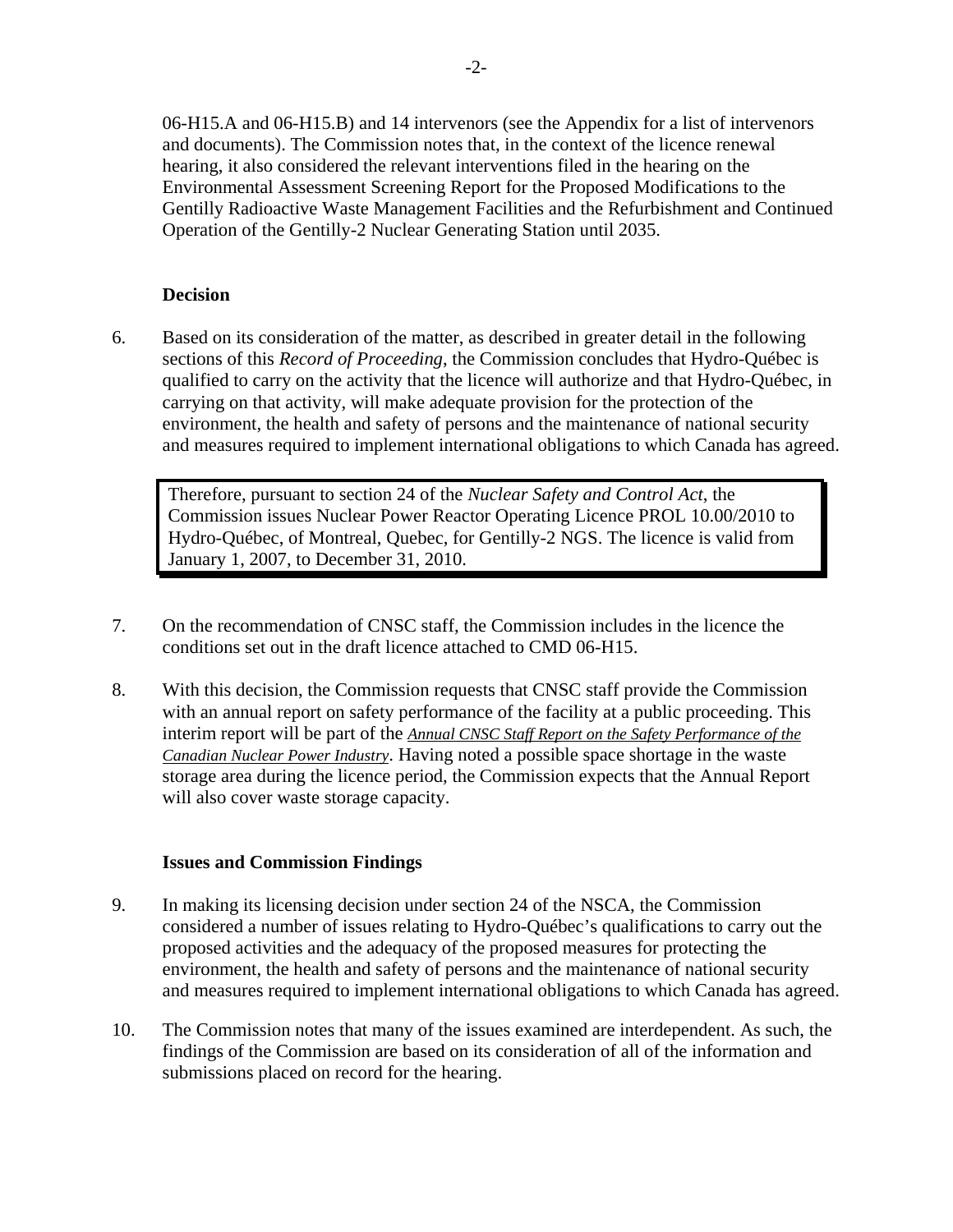#### **Radiation Protection**

#### *Worker Protection*

- 11. With respect to the protection of workers from radiation, Hydro-Québec identified various examples of improvements made since 2005, building on the experience of topperforming plants. It added resources, set up a workers' committee and reviewed a number of practices. Hydro-Québec also noted that, over the last four years, no worker exceeded the regulatory dose limit.
- 12. In terms of the ALARA (As Low As Reasonably Achievable) principle, Hydro-Québec reported that the dose reduction program was improved to reduce the annual radiation dose, in particular, internal doses from tritium. Doses are monitored in the daily production meeting, thus ensuring a proactive, rather than reactive, approach.
- 13. CNSC staff reported that Hydro-Québec's radiation protection program and its implementation at the plant meet CNSC requirements. Hydro-Québec manages its return on operating experience program adequately and monitors doses to personnel under its radiation protection program.
- 14. The Commission asked how radiation doses to employees are measured and monitored. Hydro-Québec answered that each employee wears a dosimeter that is checked each month. As well, individuals working in the area of the plant subject to radiation also wear a direct-read dosimeter to monitor dose levels on a daily basis.
- 15. In response to the Commission's request for additional information on the nature of the reportable radiation protection events referred to in CMD 06-H15.1, Hydro-Québec stated that, although unanticipated doses of internal contamination exceeding internal limits for the NGS had occurred in the past, further to investigation, provision was made to prevent a recurrence.
- 16. In his intervention, Marcel Jetté expressed concern about disclosure by Hydro-Québec to workers concerning all risks related to radiation. Mr. Jetté also referred to the BEIR-VII report published by the U.S. National Academy of Sciences concerning low doses of ionizing radiation, which states that any dose produces a risk.
- 17. In response to the Commission's request for its viewpoint on BEIR-VII, CNSC staff indicated that the risks of ionizing radiation to workers' lives and health have been the subject of many large-scale studies. CNSC staff explained that various radiation protection committees had considered recent results mentioned by the intervenor and concluded that the risk posed by exposure to ionizing radiation is appropriate and is not underestimated. Based on recent information, the linear dose-response relation used by the International Radiation Protection Commission to set dose limits for workers and the public is considered appropriate. CNSC staff also noted that the documentation shows that the incidence of cancer and other diseases associated with ionizing radiation is no greater in workers exposed to radiation than in the population not involved in those occupational activities.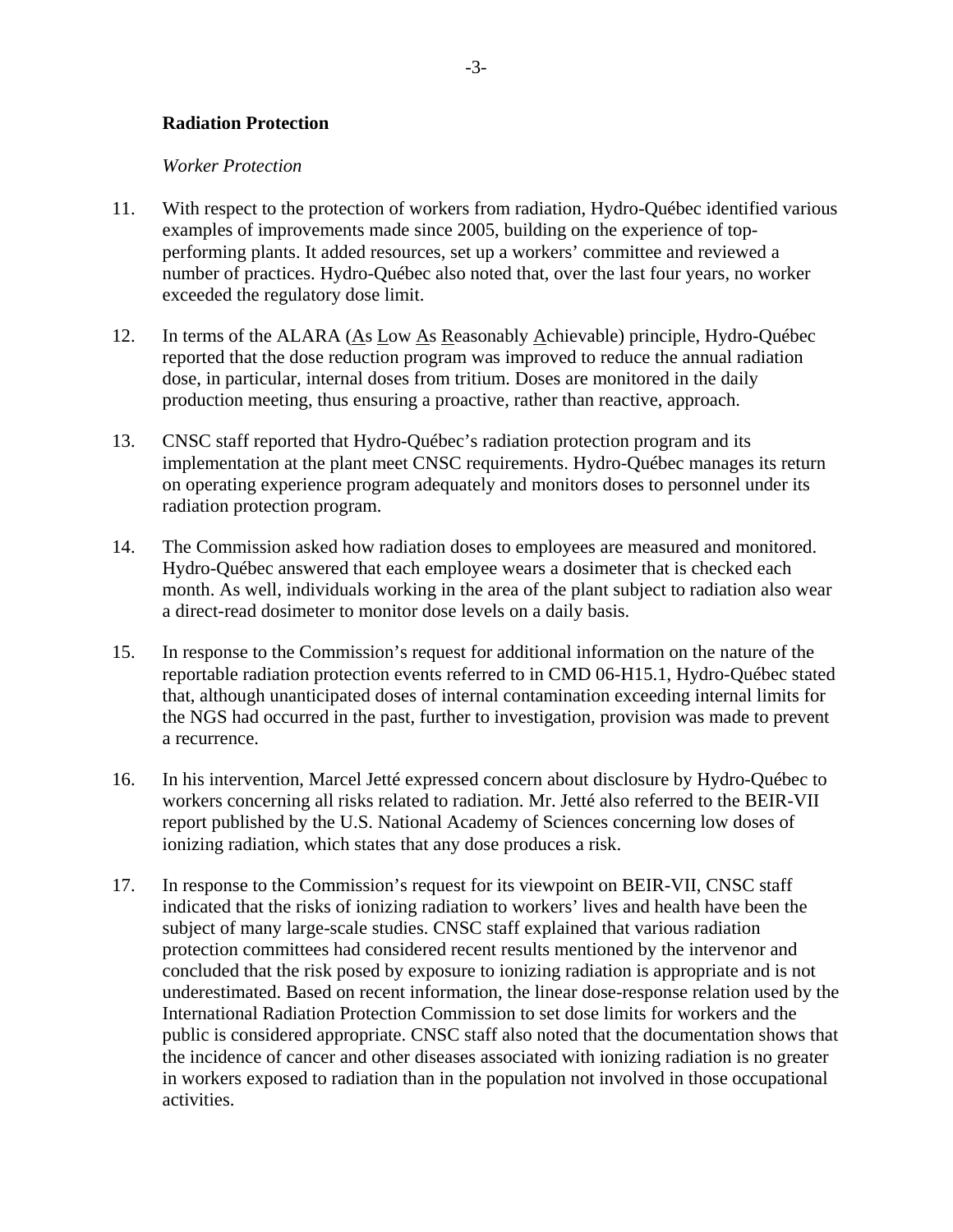- 18. For other viewpoints on this issue, the Commission asked the Direction de Santé publique du Québec whether it could provide additional information. The Direction de santé publique, Agence de la santé et des services sociaux du Québec, reported that a follow-up was currently under way to assess the incidence of cancers and birth defects since 1990. No increase in the incidence of cancers or birth defects was noted within a 20-km radius of Gentilly-2 NGS.
- 19. The Commission is satisfied that the dose limits for workers and the public are appropriate, based on recent information.

# *Public Protection*

- 20. With respect to protection of the public from radiation, Hydro-Québec reported that its environmental monitoring program enables certain ecological receptors entering the human food chain, such as milk, vegetables and fish, to be monitored. The results of the radiological monitoring program also make it possible to assess exposure of the surrounding population to atmospheric emissions and liquid discharges from Gentilly-2 NGS. Estimated doses to the public from liquid and airborne effluents for the years 2003 through 2005 remained less than 1% of the regulatory dose limit of 1 millisievert (mSv) per year, as defined in the *Radiation Protection Regulations*. 5
- 21. CNSC staff concurs with Hydro-Québec's environmental monitoring data and noted that the estimated dose to an individual of the critical group was  $4.0$  microsieverts ( $\mu Sv$ ). This represents a small fraction of the dose limit to the public, which is  $1,000 \mu Sv$  (equivalent to 1 mSv) per year.

# *Conclusions on Radiation Protection*

22. The Commission concludes that, during the current licence period, Hydro-Québec made, and will continue to make, adequate provision for the protection of persons from radiation at Gentilly-2 NGS. The sections of this record dealing with environmental protection and personnel training also cover related areas.

# **Conventional Health and Safety**

23. With respect to the protection of persons from non-radiological hazards at the plant, Hydro-Québec reported that it continues to improve its industrial safety, as shown by its industrial accident frequency indicator. Hydro-Québec recently reached a milestone: one million hours worked without lost time due to industrial accidents.

 $\overline{a}$ 5 SOR/2000-203.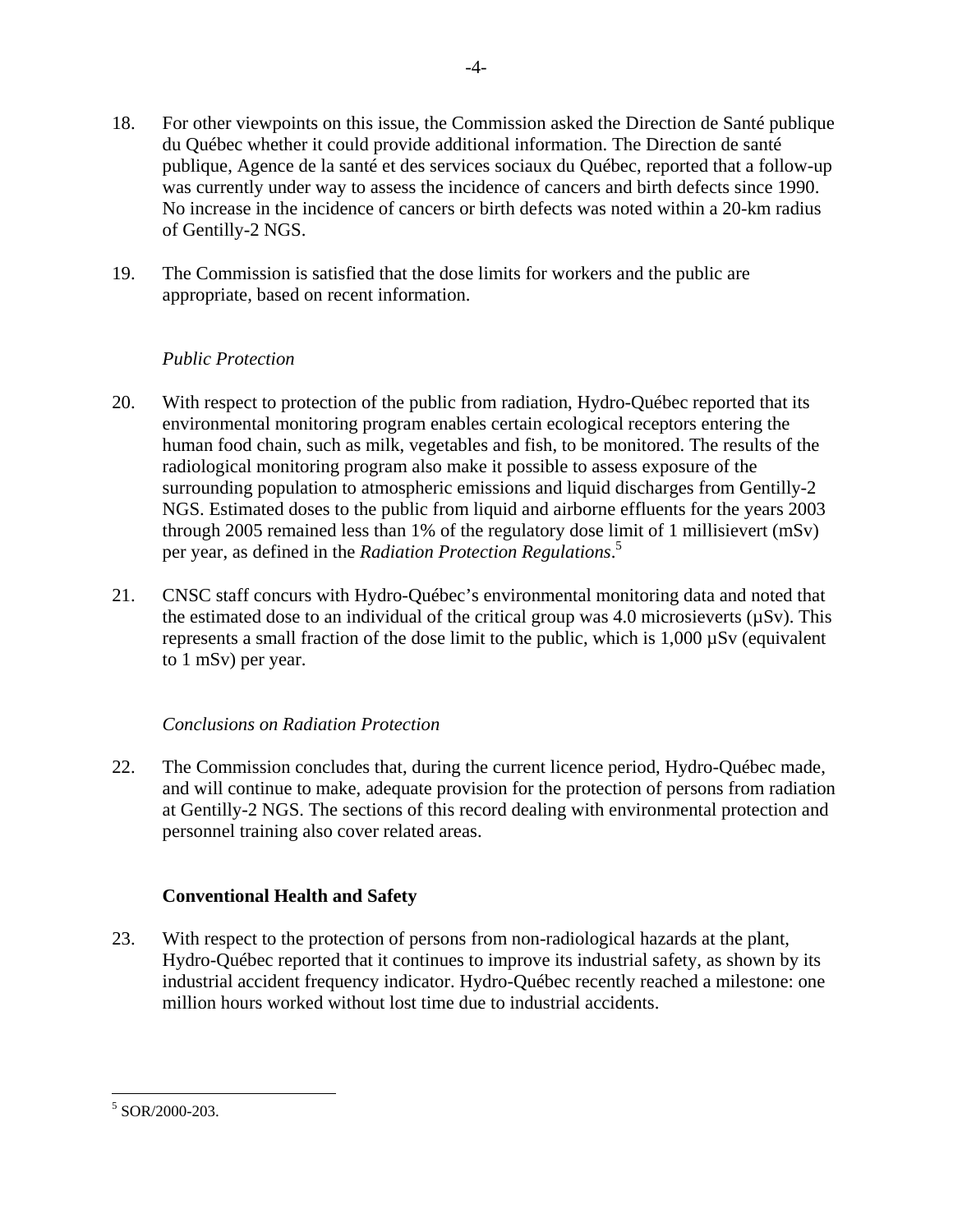- 24. CNSC staff reported that the accident severity rate performance indicator rose in 2002 but subsequently reverted to normal levels, revealing no particular trend. CNSC staff noted continued improvement in the wearing of personal protective equipment.
- 25. CNSC staff reported that Hydro-Québec had initiated measures to correct a number of issues and concerns raised in inspections carried out during shutdowns. CNSC staff also indicated that it would continue to monitor the non-radiological health and safety program and its implementation. Such measures include auditing the implementation of its respiratory protection program.
- 26. The intervention by the Canadian Union of Public Employees, locals 957, 1500, 2000 and 4250, stated that one aspect of its mandate is to ensure a healthy, safe environment for Gentilly-2 employees. The intervenor also noted the contribution of its members to the safe, rigorous operation of Gentilly-2 NGS from the outset.
- 27. Based on this information, the Commission is satisfied that Hydro-Québec made, and will continue to make, adequate provision for the protection of persons from conventional (non-radiological) hazards at Gentilly-2 NGS. The sections of this record dealing with safety culture and personnel training also cover related areas.

# **Environmental Protection**

 $\overline{a}$ 

- 28. In order to determine whether Hydro-Québec will make adequate provision to protect the environment while carrying out proposed activities at the plant, the Commission considered Hydro-Québec's environmental protection programs and performance.
- 29. According to Hydro-Québec, the environmental monitoring program currently implemented by management enables the monitoring of various environmental components of the Gentilly site, including air, water, soil and sediments. Program results show that releases are within prescribed limits and that the impacts of operations at Gentilly-2 were not significant for the environment or nearby population.
- 30. Hydro-Québec noted that Gentilly-2 NGS has been ISO 14001-certified since 2001 and is part of the environmental management system (EMS) of the Office of the Vice-president, Equipment Operation, Hydro-Québec Production and that no record of non-compliance was found in the external registry.
- 31. From information provided in the assessments, CNSC staff concluded that Gentilly-2's environmental protection program meets the requirements. Following an EMS audit in March 2006, the preliminary report shows that Gentilly-2's EMS covers the key elements of Regulatory Standard S-296. $6$  However, the program's implementation reveals deficiencies in terms of policy, planning, resources, surveillance and measurement. Nevertheless, CNSC staff is satisfied that sufficient indicators are in place—including introduction of corrective measures, desire to comply with best practices and

<sup>6</sup> CNSC Regulatory Standard S-296, *Environmental Protection Policies, Programs and Procedures at Class I Nuclear Facilities and Uranium Mines and Mills,* March 2006.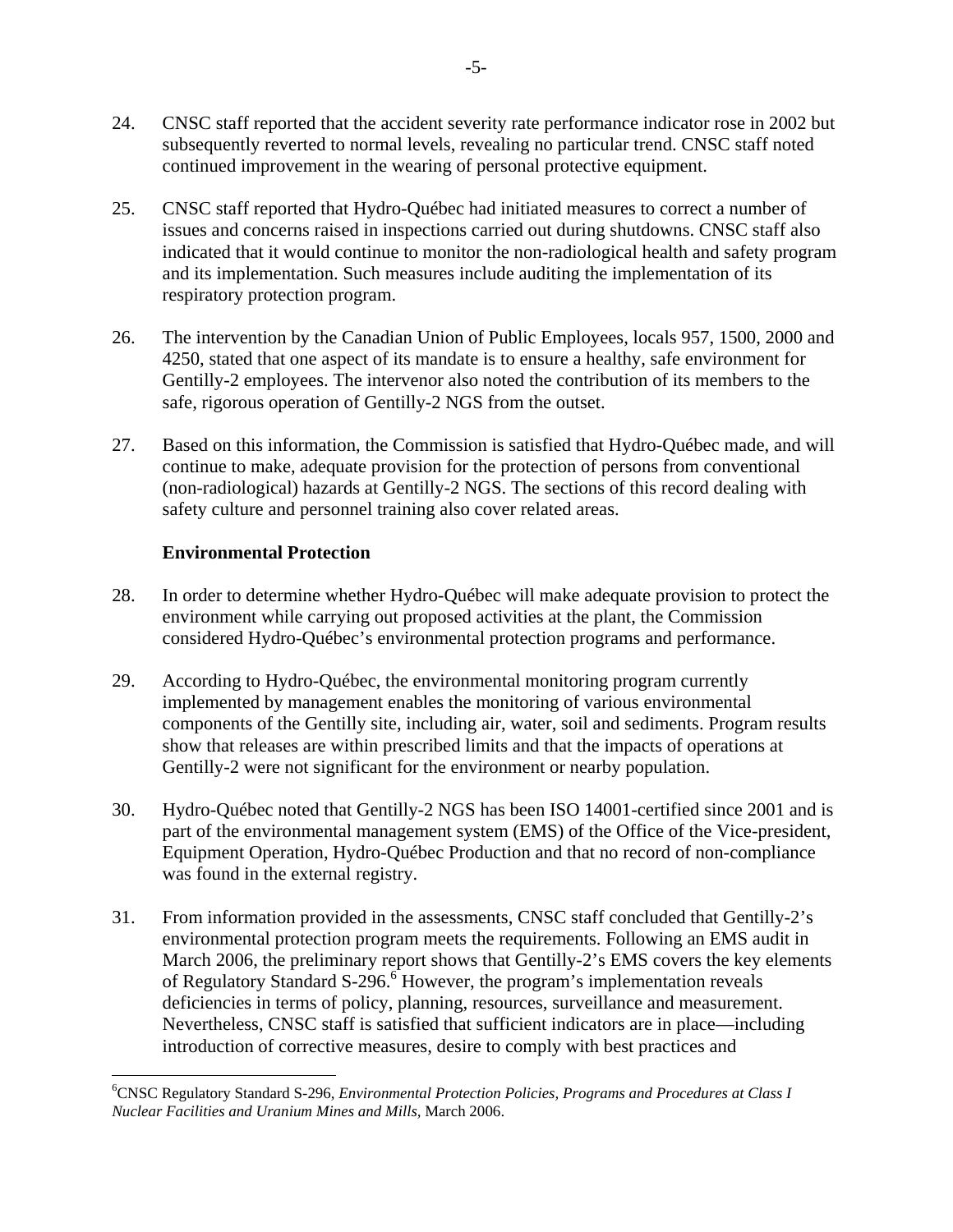strengthening of infrastructures—to lead to better environmental management and performance.

- 32. CNSC staff also stated that, as part of the physicochemical environmental monitoring program, the results of measured parameters met the standards of the Ministère du Développement Durable, de l'Environnement et des Parcs (MDDEP), except in the case of morpholine. CNSC staff stated that, while five unplanned releases containing excessive levels of morpholine were reported, they had no significant environmental impact.
- 33. CNSC staff stated that follow-up meetings on the environmental monitoring program, attended by CNSC and MDDEP, show that Gentilly-2 NGS is working to protect the environment and are evidence of its availability and cooperation for the purpose of continually improving the process.
- 34. In its intervention, Université Laval reported its contribution to the independent environmental monitoring performed for Gentilly-2 NGS. The intervenor also gave evidence of the expertise demonstrated by Hydro-Québec in ensuring rigorous environmental monitoring.
- 35. The Canadian Union of Public Employees noted the work of members employed at Gentilly-2 NGS to ensure that releases are rigorously tracked, reduced at source and screened to reduce the volume of solid waste produced.
- 36. Some intervenors, including Mouvement Vert Mauricie and Mr. Jetté, expressed concern over releases of tritium, carbon-14 and other radionuclides which, in their opinion, pose a risk not only under normal operations but even more so in the case of accidents or releases. They also stated that NGS operations compromised the integrity of vital ecosystems for future generations.
- 37. Owing to its concern over the potential impact of tritium on the environment, the Commission requested additional information on the current situation at Gentilly-2 NGS. Hydro-Québec explained that the layer of tritiated water is due to incineration activities carried out by Atomic Energy of Canada Limited (AECL) in 1970. Hydro-Québec stated that the radioactivity of the layer decreases according to the tritium decay period, that the behaviour of tritium at the site is well understood and that normal monitoring is maintained.
- 38. In this respect, CNSC staff expressed satisfaction with the annual release report that it receives, the results of which show that releases, including tritium, represent only a small percentage of the regulatory limits.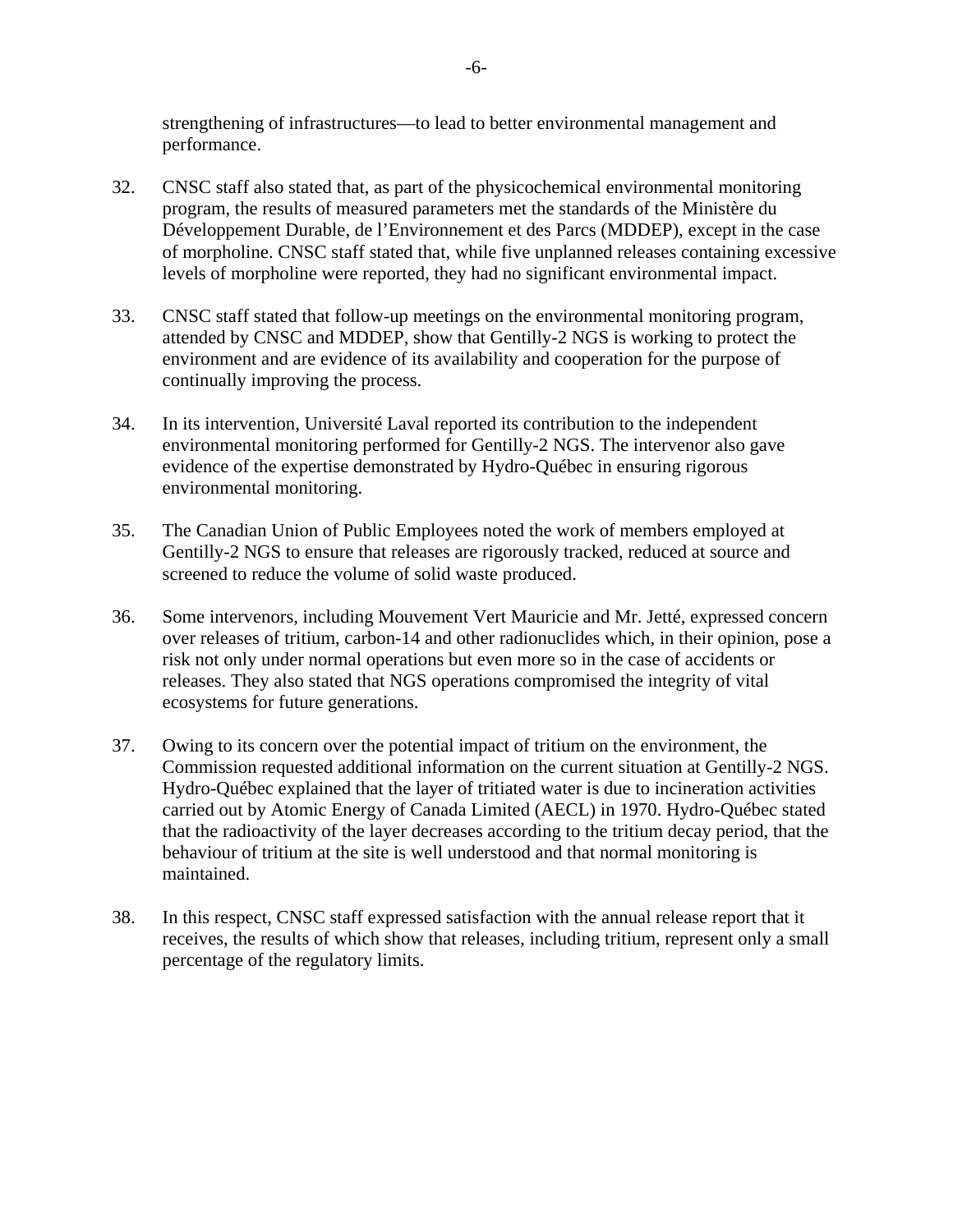#### *Waste Management*

- 39. Hydro-Québec reported that specific activities to reduce waste volumes were first incorporated into the waste management program in 2002 and enabled the volume of waste transferred to the radioactive waste management area (RWMA) to be reduced. CNSC staff also reported that the program at Gentilly-2 NGS met regulatory requirements.
- 40. In its intervention, Greenspirit Strategies expressed the opinion that a nuclear plant provides a cleaner, healthier environment than does a similar-scale coal-fired power plant because its operation does not produce the waste associated with the latter.
- 41. Several intervenors, including Greenpeace, ENvironnement JEUnesse, Mouvement Vert Mauricie and Health Professionals for Global Survival expressed regret that there was no plan or policy in place for the long-term management of radioactive waste generated by activities at the nuclear plant. Greenpeace recommended that the licence include a condition requiring that Hydro-Québec prepare a waste management plan within two years, before a decision would be made on the refurbishment project for Gentilly-2 NGS. Further discussion on this subject may be found in the *Decommissioning and Financial Guarantees* section of this record.
- 42. While the Commission stated that it was aware of the current issues surrounding longterm radioactive waste management, it also noted that studies had been undertaken to resolve the issue, in particular, by the Nuclear Waste Management Organization (NWMO). Furthermore, the Commission is satisfied that the current regulatory framework, under which nuclear waste producers are responsible for the safe management of their waste, is sufficient for environmental protection purposes. Thus, radioactive waste management is subject to the NSCA and its Regulations, a CNSC Regulatory Standard and the Policy Framework for Radioactive Waste in Canada.
- 43. Although the Commission is satisfied that Hydro-Québec is fulfilling its responsibility in terms of waste management for the protection of the environment, the Commission is concerned about the possibility that the RWMA used to store radioactive waste from Gentilly-2 NGS does not have the necessary capacity to store all the waste that will be produced during the proposed licence period. On this point, the Commission requires that the annual performance report for Gentilly-2 NGS include a report on the RWMA. The Commission notes that the necessary measures will be implemented to ensure continuing adequate management should the RWMA become unable to store the radioactive waste during the proposed licence period.
- 44. Based on this information, the Commission is satisfied that Hydro-Québec made, and will continue to make, adequate provision to protect the environment at Gentilly-2 NGS during the proposed licence period.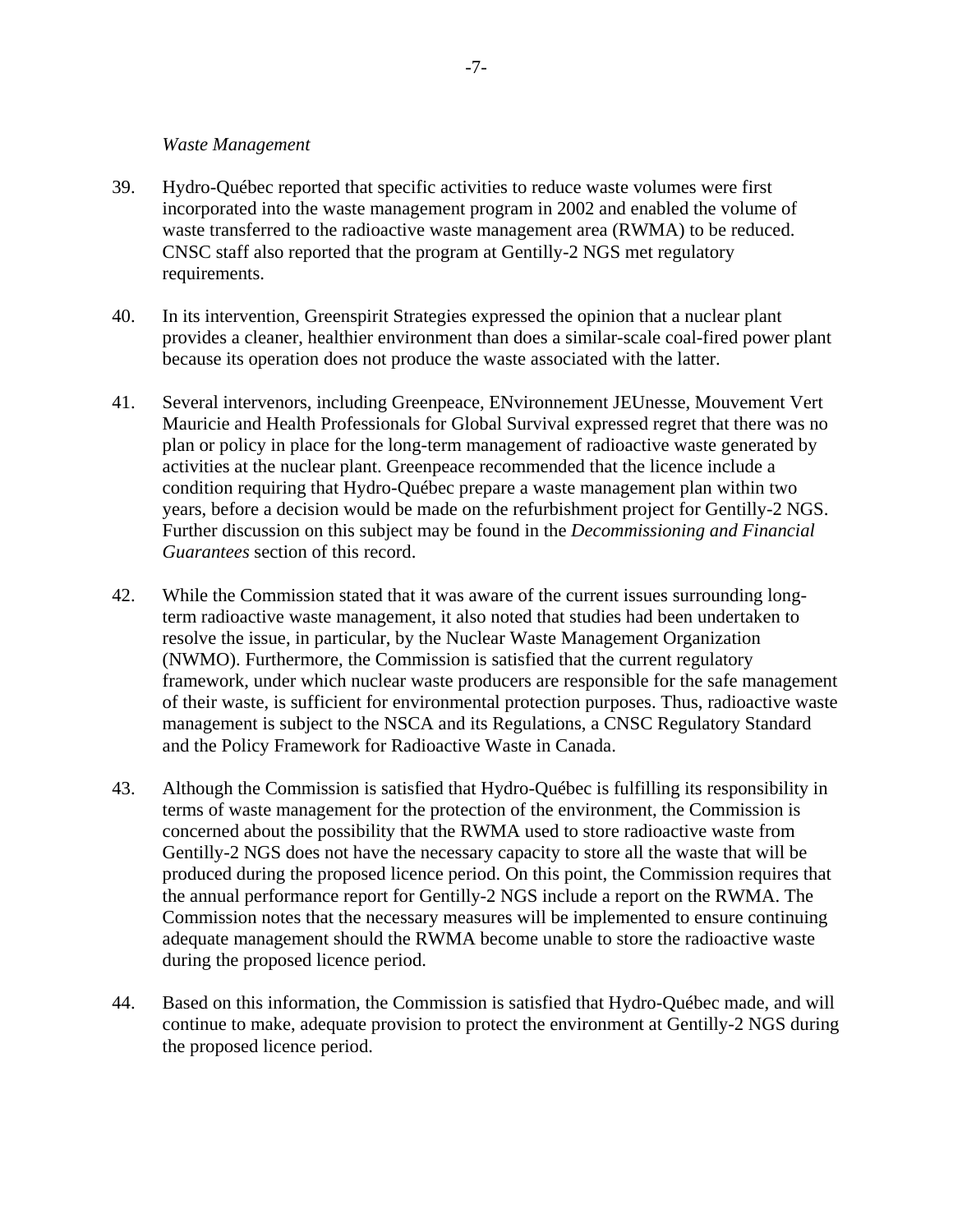# **Operating Performance**

45. The Commission studied operating performance at Gentilly-2 NGS as a further indication of Hydro-Québec's qualification to continue operating the plant and, in so doing, provide for the protection of the environment and of the health and safety of persons. The areas of operating performance that the Commission examined are described in the following sections.

# *Organization and Plant Management*

- 46. Hydro-Québec described its organizational structure by referring to the organization charts of Hydro-Québec's senior management, Hydro-Québec Production and Nuclear Development and Production Projects and then explaining the relationships and communications between the structures. Hydro-Québec also noted that, based on a diagnosis by organization specialists, organizational changes had been made to improve the environmental protection management processes at Gentilly-2. As a result, a new unit dedicated solely to the environment will be put in place.
- 47. CNSC staff reported that it finds the organization and management structure at the plant to be acceptable, administrative unit duties to be defined and the division of responsibilities among units, as well as personnel responsibilities and authorities, to be documented.
- 48. Based on this information, the Commission is satisfied that Hydro-Québec has appropriate organization and management structures in place.

# *Conduct of Operations*

- 49. Hydro-Québec indicated that Gentilly-2 NGS operations ran well in terms of production, owing to quality operations, adequate maintenance and optimal technical surveillance of systems and components.
- 50. CNSC staff indicated that inspections in the field and in the control room demonstrated that Hydro-Québec met the regulatory requirements. However, CNSC staff noted that a number of remedial or correctives measures proved necessary. While several such measures were performed satisfactorily, others have yet to be implemented. CNSC staff indicated that it is arranging for their follow-up in order to ensure that they are implemented properly. CNSC staff concluded that operations at the plant were conducted safely and adequately during the licence period.
- 51. The Commission expressed concern that nearly half the events reported to the CNSC related to operations and that a more detailed review of the processes involved in the measures taken by Hydro-Québec was still required. Hydro-Québec responded that CNSC staff had found no serious issues during their special mandate to monitor those activities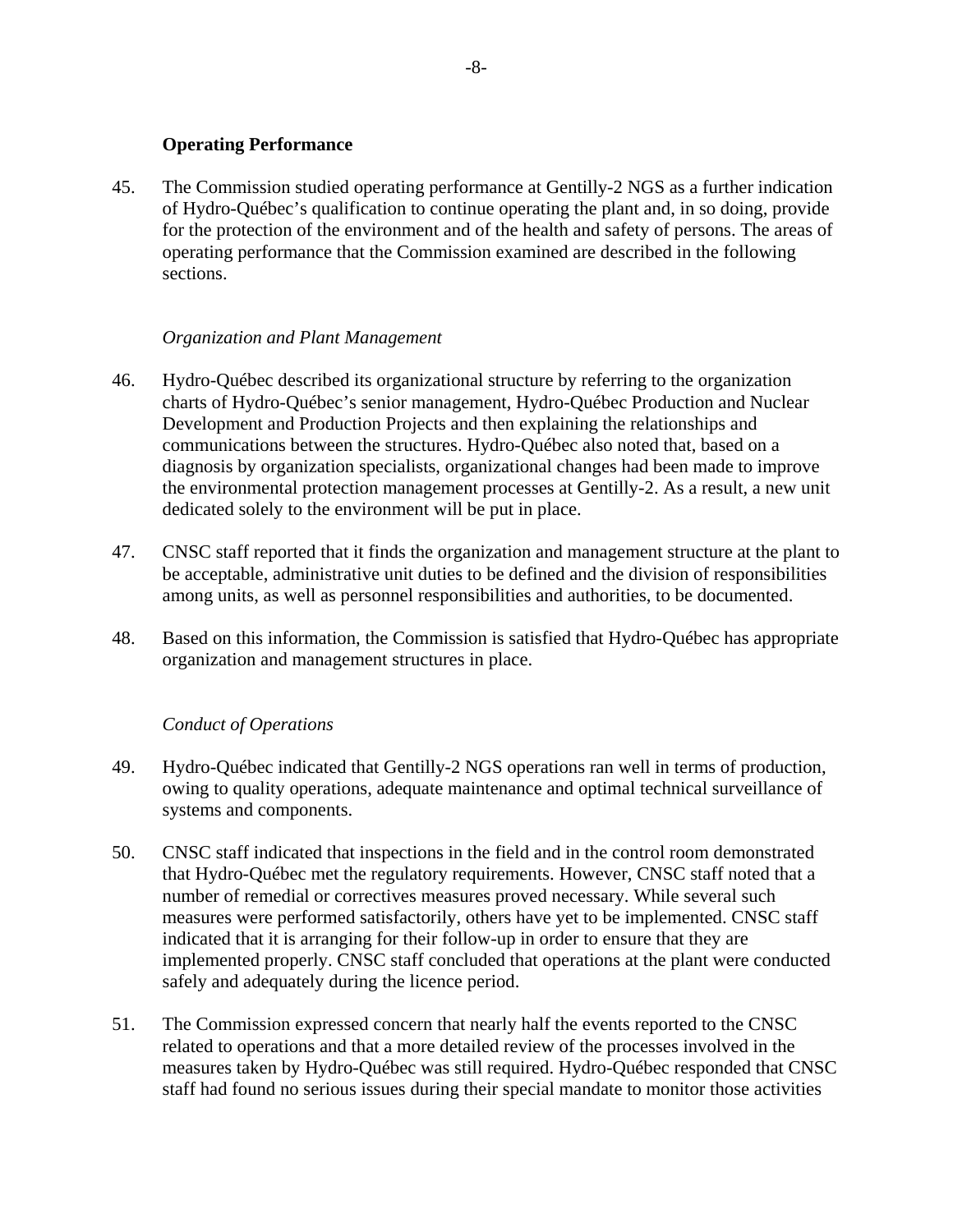in 2005 because Hydro-Québec had made adequate corrective provision. CNSC staff noted that Hydro-Québec had taken adequate measures and arranged for follow-up to ensure that any deficiencies identified would be corrected.

- 52. With respect to outage management, Hydro-Québec conducted one planned outage in 2003 and another in 2005. In its outage planning, Hydro-Québec noted the high priority given to safety and thus, pre-outage briefing sessions covering aspects of human performance, radiation protection, safety, fire protection and outage work planning were held with all plant personnel. Hydro-Québec noted that special attention was paid to reactor pressure tube and feeder pipe inspection. Thus, in 2003 and 2005, over 97% and 95% respectively of the planned work was performed.
- 53. CNSC staff reported that the implementation of the shutdown management program meets requirements. However, a follow-up was initiated to examine compliance with procedures related to conventional and radiological safety of workers, as well as to configuration management and operating practices during shutdowns. CNSC staff concluded that Hydro-Québec took measures concerning radiation protection and configuration management, which remain to be verified.
- 54. The Commission requested explanations of deficiencies that were identified in shutdown inspections and are still unresolved. CNSC staff explained that such deficiencies cannot always be corrected immediately. However, CNSC staff noted that the licensee is required to introduce additional special measures to ensure that the risk posed by such deficiencies does not translate into an undue risk for the NGS operation. CNSC staff notes the progress achieved to date and expresses its overall satisfaction with Hydro-Québec's performance in this area.
- 55. Since a number of items remain to be corrected, the Commission wondered whether a plan had been developed to ensure that appropriate action would be taken to resolve those deficiencies. CNSC staff then indicated that an adequate implementation plan existed but that the deficiencies did not pose undue risk for NGS operations.
- 56. In its intervention, Greenpeace noted that the rules governing operability conditions have yet to be defined for Gentilly-2 NGS, which is nearing the end of its operating life. Greenpeace went on to note that, according to the precautionary principle, the Commission should renew the licence for a two-year period only.
- 57. In this regard, the Commission considered the statement by CNSC staff to the effect that a plant must comply with certain standards and directives in order to operate safely. This matter is discussed in greater detail in the *Structural Integrity* section of this record.
- 58. The Commission is therefore satisfied that the current regulatory system, which includes the NSCA, related regulations, licences and regulatory documents, is adequate in order to authorize and oversee the activities of a plant nearing the end of its operating life. The Commission notes that, pursuant to section 24 of the NSCA, such activities are authorized only if the applicant possesses the necessary qualifications and makes adequate provision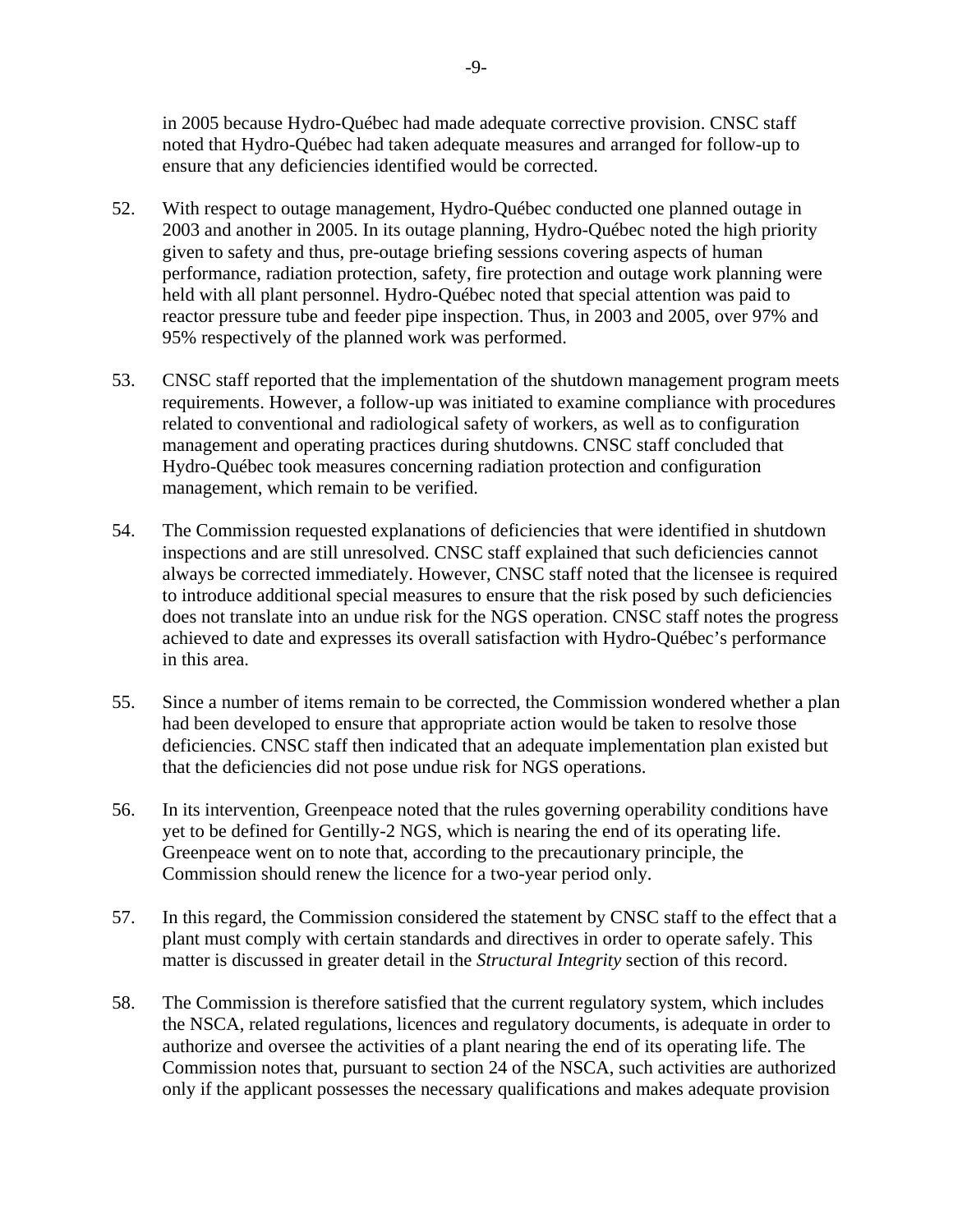for the protection of the environment, the health and safety of persons and the maintenance of national security and measures required to implement international obligations to which Canada has agreed.

59. Based on the above information, the Commission concludes that the conduct of operations at Gentilly-2 NGS was satisfactory during the licence period and will continue to be satisfactory during the proposed licence period.

# *Technical Surveillance*

- 60. With respect to the technical surveillance program, Hydro-Québec noted, among other things, that surveillance of pressure tube and feeder pipe integrity in the Gentilly-2 reactor had, for a number of years, been ensured through a detailed follow-up program. Hydro-Québec stated that it had established an independent major activity review committee to review outage activities deemed at risk and to make recommendations to management on work to be done.
- 61. Although CNSC staff considers the overall quality management program acceptable, it noted that no inspection specifically targeting the surveillance program was performed during the current licence period. However, regular system inspections include a number of "outputs" from the technical surveillance program.
- 62. Based on the result of system inspections conducted by Hydro-Québec in 2003 and 2004, CNSC staff noted that deadlines for submitting event reports stipulated in Regulatory Standard S-99<sup>7</sup> were not always met and that deadlines set for resolving recommendations and subsequent follow-up were also missed. CNSC staff concluded that the situation had gradually improved in 2005 and 2006 over that of 2003 and 2004.
- 63. Hydro-Québec indicated that it always reported the information required pursuant to Standard S-99 and that only 24 information items were reported in 2005.
- 64. The Commission accordingly asked what the reduction in reportable information might mean. Hydro-Québec responded that the number of reportable events had decreased not because fewer events were reported but because, in fact, fewer had occurred. Furthermore, Hydro-Québec noted the presence of CNSC staff at Gentilly-2 NGS, who also follow up in the matter, thereby confirming reportable events.
- 65. Based on this information, the Commission concludes that technical surveillance at Gentilly-2 NGS was, and will continue to be, satisfactory during the proposed licence period.

 7 CNSC Regulatory Standard S-99, *Reporting Requirements for Operating Nuclear Power Plants,* March 2003.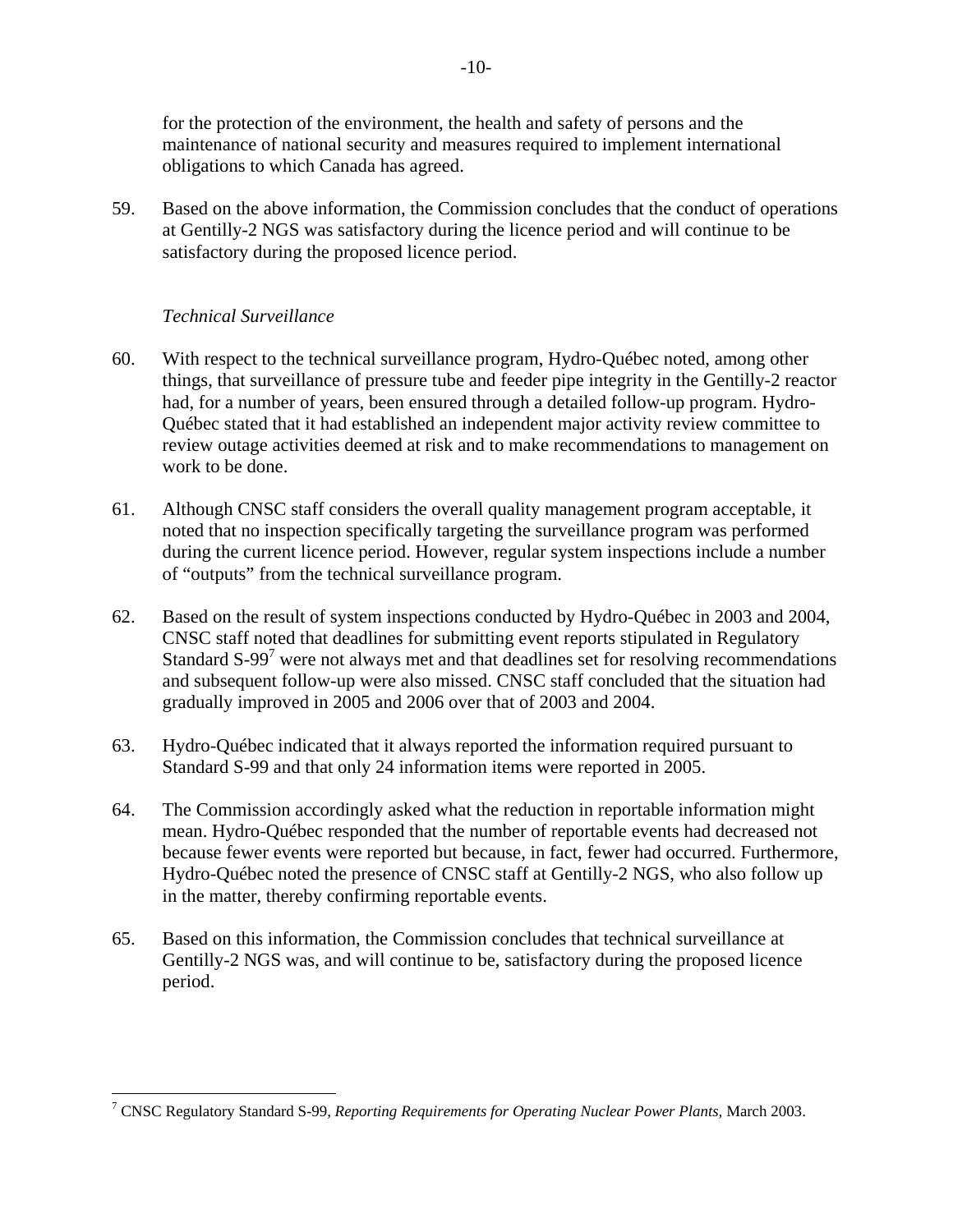#### *Conclusions on Operating Performance*

66. Based on the above information and considerations, the Commission concludes that the operating performance at Gentilly-2 NGS provides a positive indication of Hydro-Québec's ability to adequately carry out the proposed activities.

#### **Performance Assurance**

67. As further indication of Hydro-Québec's qualifications and the adequacy of its protection measures, the Commission examined performance assurance, including quality management, human performance, personnel training and safety culture.

#### *Quality Management*

- 68. Hydro-Québec reported that the quality management system for Gentilly-2's operations was reviewed and amended. Also, the Gentilly-2 quality management system was ISO 9001-2000-certified in 2004. Following inspections by CNSC staff in which implementation problems were identified, measures were introduced to resolve the situation. In January 2006, a more regular audit and inspection program was put in place to ensure implementation and ownership of coaching by personnel. In addition, all plant personnel were reminded of the importance of Canadian Standards Association (CSA) standards and of the operating quality management program in fall of 2005.
- 69. CNSC staff reported that Hydro-Québec's quality assurance program and its implementation met the CNSC's expectations and the CSA N286 series of standards and clause 3.4 of the operating licence. CNSC staff also noted some discrepancies in the program during 2005, specifically in the area of management self-assessment, procedural compliance, document control and preservation of essential files. CNSC staff also noted that the components of the non-compliance process and corrective measures met CSA Standard N286.5-95.
- 70. In response to the Commission's question about Hydro-Québec's self-assessment capability, CNSC staff noted that this was being followed up and that improvements were proceeding in an acceptable manner. Hydro-Québec mentioned that it had undertaken a review of the self-assessment program in order to improve its quality management coaching in this respect.
- 71. On the subject of return on operating experience (REX), this program by Hydro-Québec is firmly implemented. Hydro-Québec noted that the internal REX program is based on event analysis, observations on the job and the corrective action program. Management of the external REX program is associated with the CANDU Owners' Group (COG) and the World Association of Nuclear Operators (WANO). Thus, Hydro-Québec continuously provides and receives a return on experience from events, lessons learned and best practices from the world nuclear industry as a whole. According to CNSC staff, Hydro-Québec is managing its REX program well.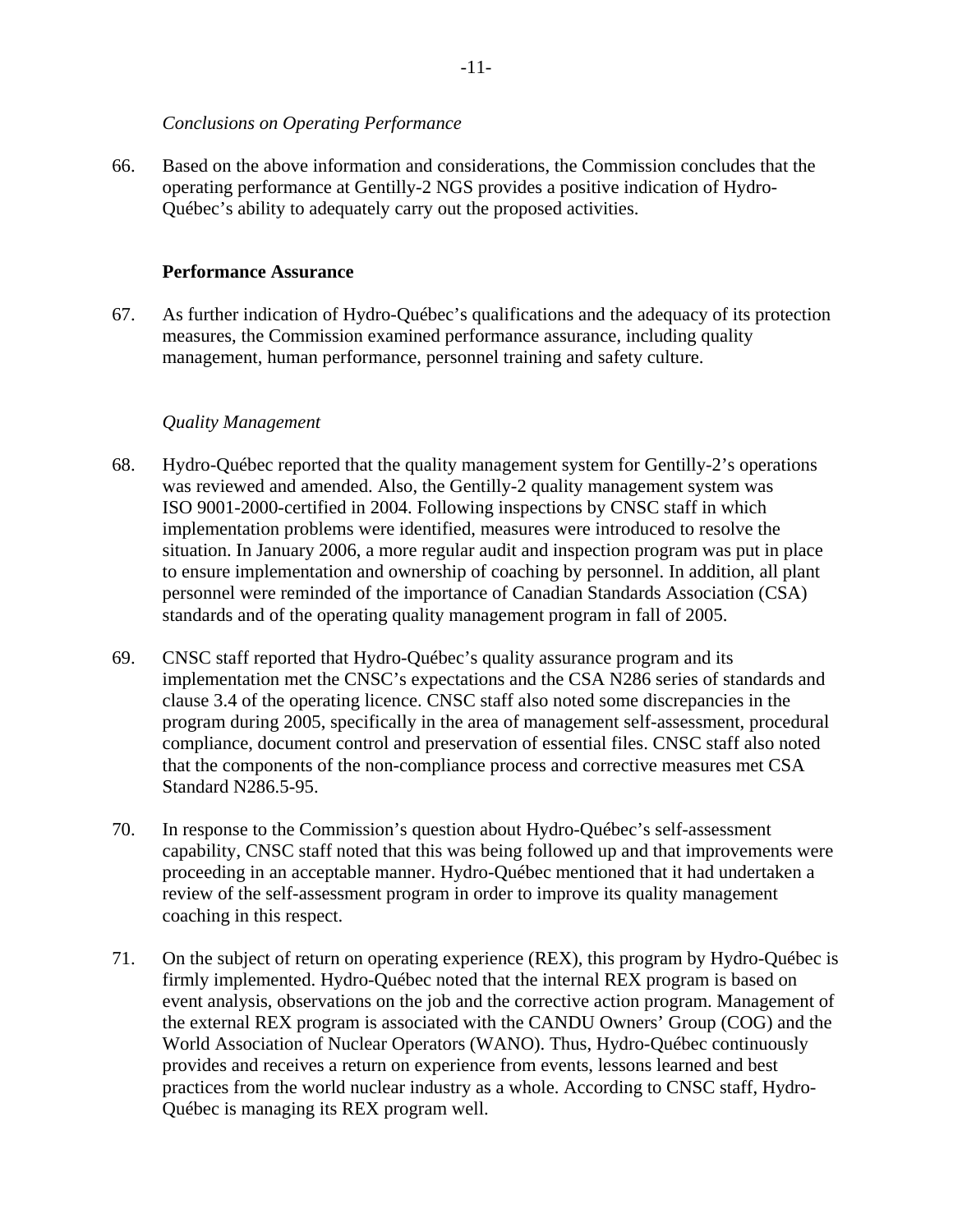- 72. Because it was concerned with certain quality management deficiencies that were identified but not resolved, as well as other deficiencies discussed under *Shutdown Management* and *Technical Surveillance* in this record, the Commission asked for assurances that Hydro-Québec is adequately managing the deficiencies that were identified and making provision to address them. Hydro-Québec indicated that it had an action plan for this matter and that its quality management system also included continuous quality improvement. Hydro-Québec also noted that, based on its corrective action program, it analyzes events, examines negative trends and, if necessary, introduces an improvement program to remedy them. It also expressed confidence that the measures introduced would correct the deficiencies identified.
- 73. The Canadian Nuclear Workers Council acknowledged Hydro-Québec's work to ensure continuous improvement, stating that workers at Gentilly-2 NGS are involved in implementing new solutions and locating expertise, in terms of regulations, coaching or work methods, all for the purpose of continuous improvement.
- 74. The Commission concludes that Hydro-Québec is taking appropriate action to meet CNSC's quality assurance expectations at Gentilly-2 NGS.

#### *Human Performance*

- 75. As part of its human performance program, Hydro-Québec stated that a number of measures were taken to improve human factors, including the introduction of a documented operations decision-making process, the review and deployment of errorprevention tools, an observation program focusing on improving attitudes and behaviour, the management of control room hours worked and quality assurance inspections. Also, all plant personnel received additional training in human performance, focusing on the importance of communication, leadership and teamwork when performing any activity at the plant. Hydro-Québec also developed and implemented training and an individual approach to minimize the risk of human error.
- 76. CNSC staff reported that Hydro-Québec's human performance program and its implementation at the Hydro-Québec plant meet expectations. In support of this claim, CNSC staff noted the establishment of an acceptable process for integration of human factors during technical modifications to Gentilly-2 NGS and generally satisfactory results from inspection of the process used to monitor the hours worked by control room personnel.
- 77. The Commission concludes that Hydro-Québec is taking appropriate measures to meet CNSC expectations concerning human performance at Gentilly-2 NGS.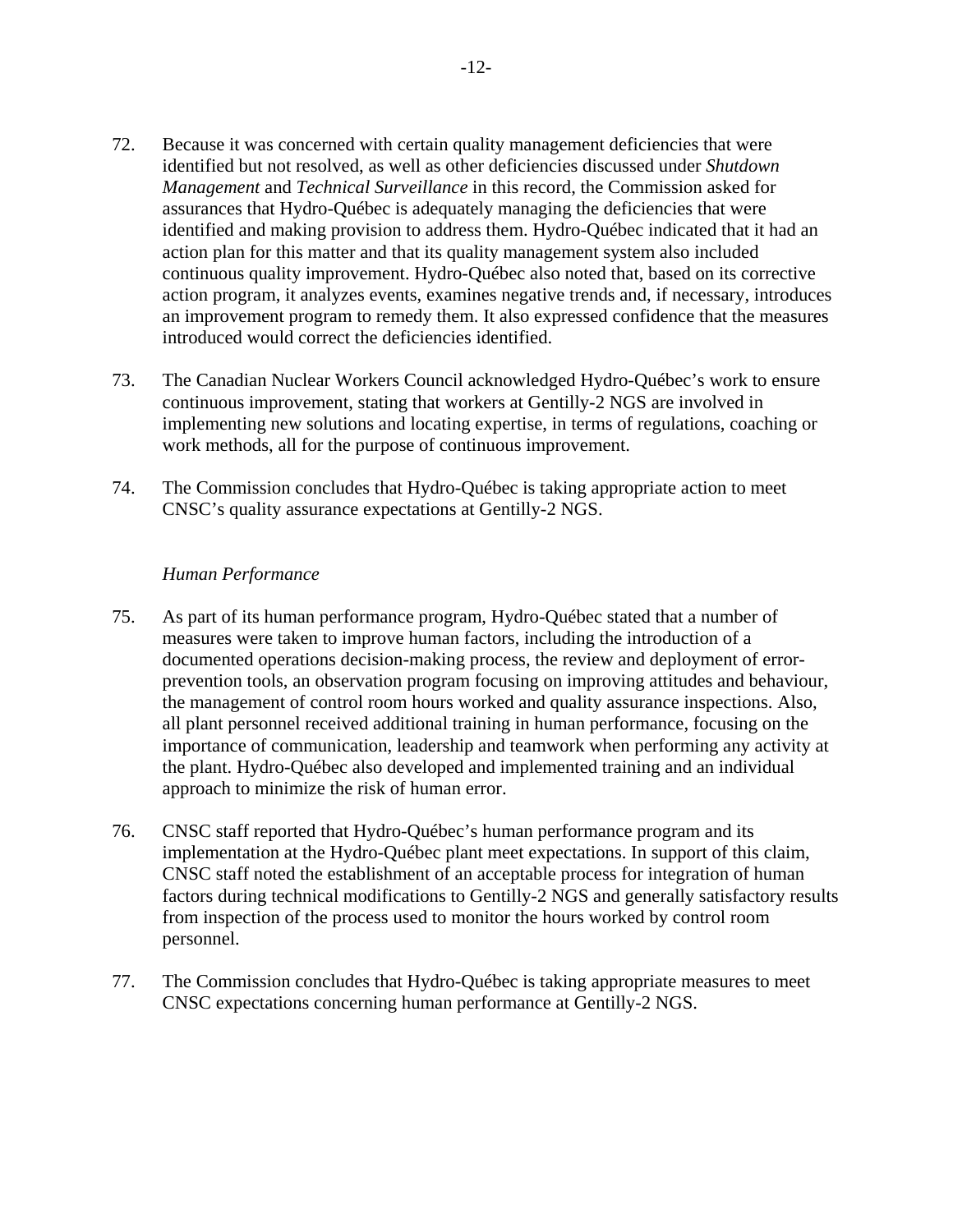#### *Safety Culture*

- 78. The Commission examined Hydro-Québec's safety culture as an additional factor affecting quality assurance and human performance at Gentilly-2 NGS.
- 79. Hydro-Québec reported that, some years ago, the Nuclear Production Directorate developed a nuclear safety policy that was revised in 2004. Once these principles were established, the Directorate introduced different key processes over the years to support the concept of a safety culture, including a corrective action program, self-assessments, a REX program, an observation program, peer assessments and benchmarking exercises with the nuclear industry. Hydro-Québec also stated that it watches for trends in practices worldwide to improve operational safety in nuclear plants and pays attention to training programs offered by agencies such as the International Atomic Energy Agency (IAEA) and WANO.
- 80. CNSC staff found that Hydro-Québec demonstrates a good attitude toward safety and introduces corrective measures for deficiencies identified during inspections. In the opinion of CNSC staff, concrete, clear illustrations of the acceptability of a safety culture may be found at Gentilly-2 NGS.
- 81. The Canadian Nuclear Workers Council noted that it supports the concept of a safety culture introduced by Hydro-Québec at Gentilly-2 NGS and that that culture has improved considerably over the last 20 years.
- 82. In response to the Commission's question on its self-assessment of its safety culture, Hydro-Québec indicated that this was based on a standardized methodology developed by the United Service Alliance, which involves checking a number of points in terms of assessing the safety of a nuclear plant. Outside representatives interview employees at every level of the chain of command and prepare a safety assessment report based on those criteria. Hydro-Québec then develops an action plan to implement corrective measures, as required.
- 83. The Commission is satisfied that Hydro-Québec encourages a positive safety culture at Gentilly-2 NGS.

#### *Training, Certification and Staffing*

- 84. The Commission examined personnel training programs and staffing initiatives by Hydro-Québec, which are key factors in the company's qualification to carry out the proposed activities and to maintain its qualifications.
- 85. Hydro-Québec noted that a systematic approach to training had been applied at Gentilly-2 NGS, in accordance with the requirements.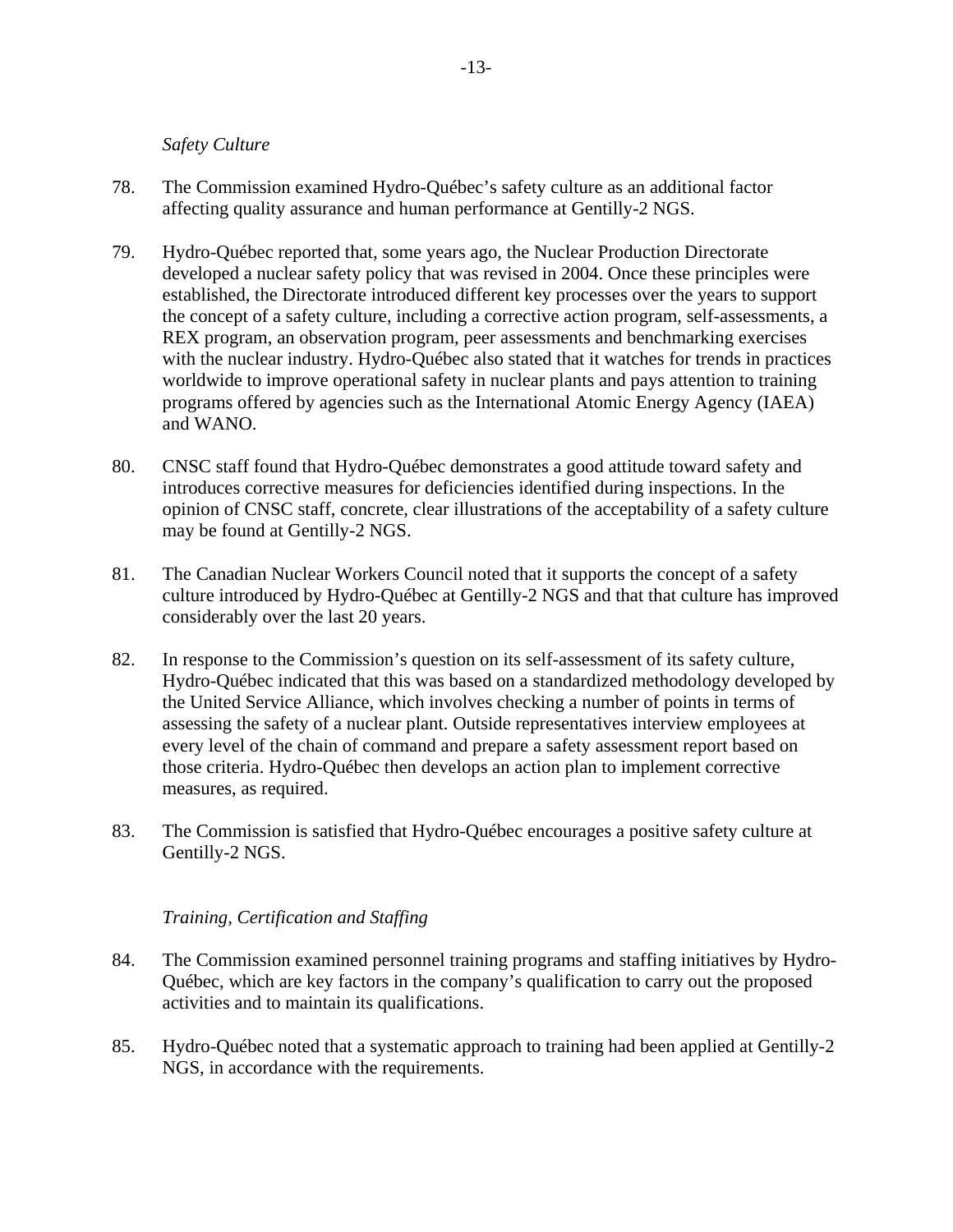- 86. CNSC staff noted that Hydro-Québec had made progress in training. However, training programs under CNSC's "examination transfer" project do not meet regulatory requirements. CNSC staff also reported on training programs for certified and noncertified personnel.
- 87. With respect to personnel certification, CNSC staff noted that, since the last licence renewal for Gentilly-2, eight new personnel certifications were issued under its operating licence. In 2005, CNSC staff renewed 15 personnel certifications issued in 2000 for a five-year period.
- 88. The intervention by the Canadian Union of Public Employees referred to the fact that its members working at Gentilly-2 NGS design, distribute and participate in a number of training activities for the purpose of maintaining an adequate worker qualification level at the plant. The intervenor indicated that continuing training is a reality at the plant and includes radiation protection qualification or re-qualification for operating personnel, to which its members are subjected at defined intervals.
- 89. With respect to staffing, Hydro-Québec noted that, between 2003 and the present, the number of permanent employees remained stable, despite an average retirement of 25 persons per year. Therefore, a strategy was proposed with the corporate support of Hydro-Québec to maintain human resources renewal. The management also has partnership agreements with a number of Quebec universities, including the École Polytechnique of the Université de Montréal, which set up a scholarship program for a Master's of Nuclear Engineering studies a number of years ago. As well, a five-year agreement was signed with the Engineering Department of the Université du Québec à Trois-Rivières regarding reliability studies and, finally, an agreement with Université Laval to maintain expertise in radioecology was extended.
- 90. In response to a question by the Commission concerning the personnel turnover rate, Hydro-Québec stated that the rate is very low at Gentilly-2 NGS, adding that employees on the latter team are highly motivated.
- 91. The Commission is satisfied that Hydro-Québec has adequate training programs in place to maintain qualifications and has made adequate efforts to retain and replace employees at Gentilly-2 NGS, during the proposed licence period.

#### *Conclusions on Performance Assurance*

92. Based on the above information and considerations, the Commission concludes that Hydro-Québec has in place the necessary programs to assure continued acceptable performance at Gentilly-2 NGS.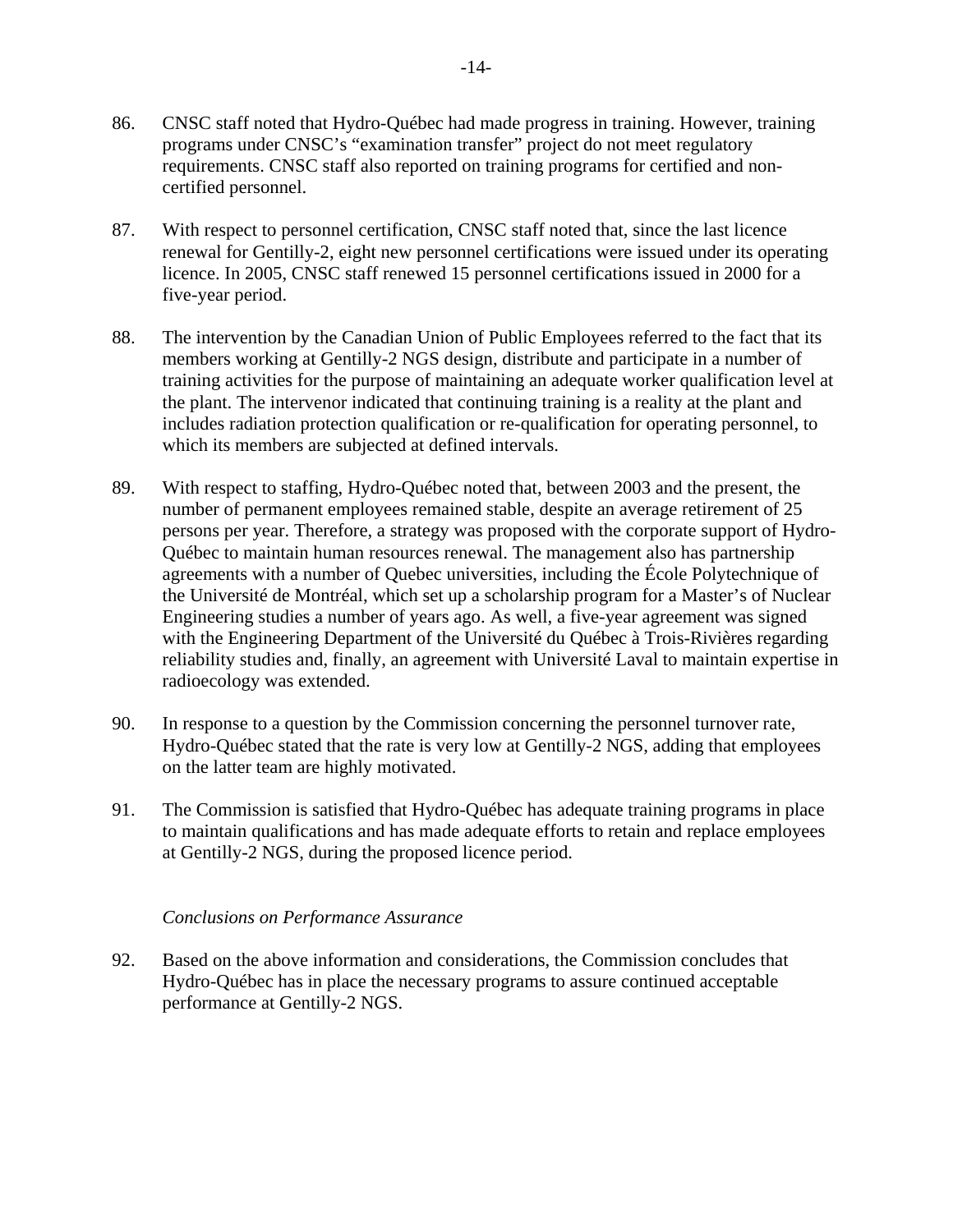#### **Design Adequacy**

93. Many aspects of safety performance at a nuclear facility are inherent in its design and the ability of its systems to continue to meet the design intent in light of new information, operating experience, revised safety analyses and continuing research on safety issues. In this regard, the Commission examined issues related to safety and to safety analyses.

#### *Safety Issues*

- 94. With respect to standing safety issues that are generic to the CANDU reactor designs, i.e., Generic Action Items (GAIs), CNSC staff noted its satisfaction with the progress made to address those relating to Gentilly-2 NGS. CNSC staff stated that Hydro-Québec completed work on a GAI relating to computer program validation during the current licence period and that the file was closed. Also, Hydro-Québec requested that two GAIs relating to the impact of fuel condition on both safety and uncertainties related to void reactivity positive coefficient predictions during a major loss-of-coolant accident (LOCA) be closed. A review of all GAIs by CNSC staff is under way.
- 95. Based on this information, the Commission is satisfied that the remaining GAIs do not represent an impediment to granting the proposed licence renewal.

#### *Safety Analysis*

- 96. With respect to Safety Analysis, CNSC staff reported that the comprehensive safety analysis programs and their performance meet CNSC requirements. This conclusion is based on an assessment of various elements, including the effectiveness of the local overpower detection system (LODS), reactor physics practices and computer programs. In February 2005, CNSC staff inspected the safety analysis process and the computer programs used in safety analyses. The inspection team concluded that a quality assurance process was in place for safety analyses and that Hydro-Québec was making satisfactory progress in resolving the problems raised.
- 97. Hydro-Québec noted that it had continued to provide analyses in response to concerns expressed by CNSC staff in terms of specific actions at the plant and industry-wide generic actions. In 2005, Hydro-Québec issued a new revision of the Safety Report for Gentilly-2 NGS.
- 98. Some intervenors expressed both concern that Gentilly-2 NGS was nearing the end of its operating life and doubt that it could operate safely during the proposed four-year licence period. More detailed concerns about plant aging were also discussed in the *Structural Integrity* section of this *Record*.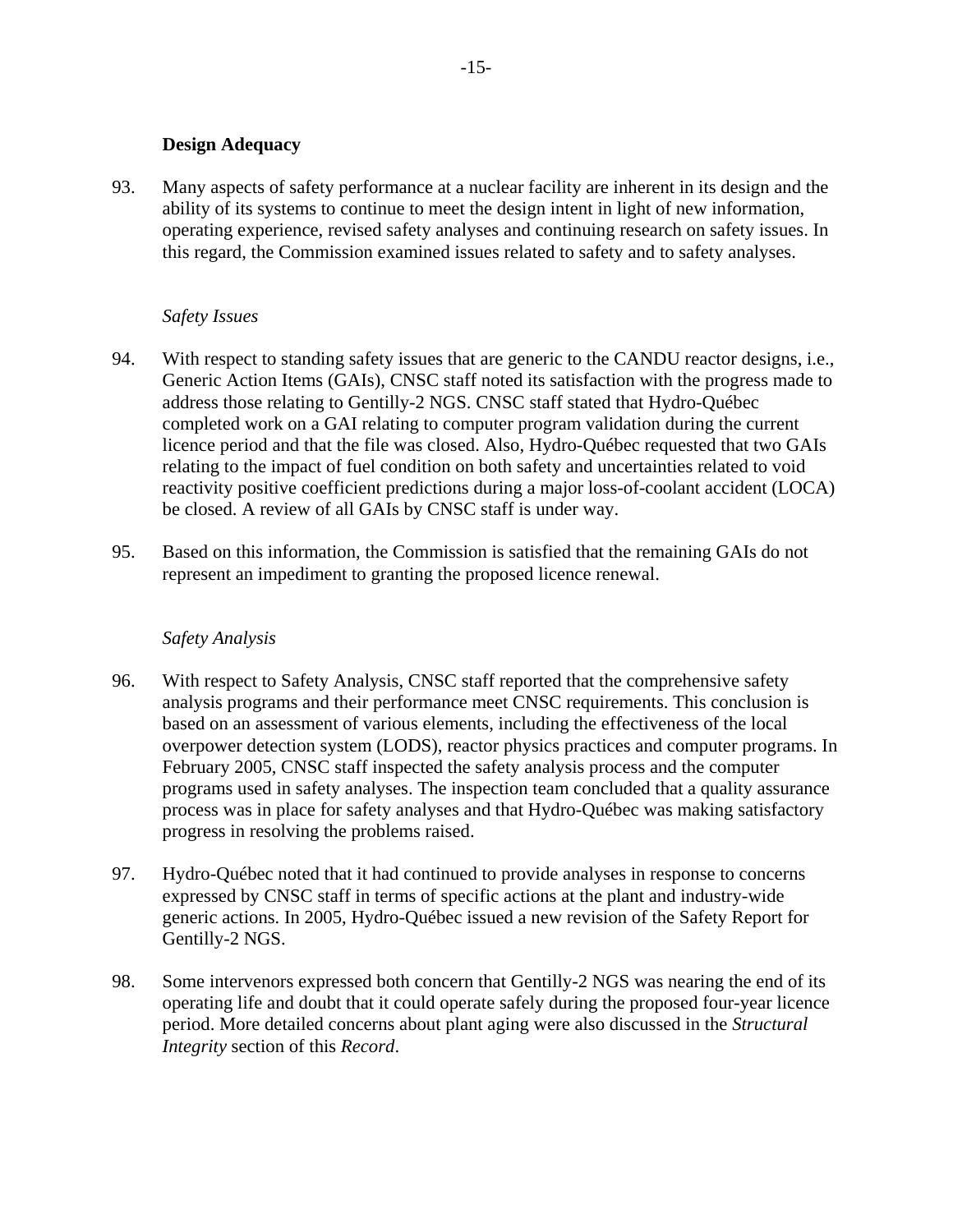- 99. The Commission considered the intervenors' concerns, as well as statements by CNSC staff that, in order to compensate for the effect of plant aging, Hydro-Québec monitors its condition and takes corrective action by adjusting the LODS trigger thresholds. CNSC staff noted that Hydro-Québec is proactive in monitoring aging problems by ensuring adherence to safety margins.
- 100. Based on the above information, the Commission concludes that the Safety Analysis for Gentilly-2 NGS is acceptable for the purpose of licence renewal and that the processes for maintaining the safety analysis are acceptable.

#### *Conclusions on Design Adequacy*

101. Based on the above information, the Commission concludes that the design of Gentilly-2 NGS is adequate for the proposed licence period.

#### **Fitness for Service**

- 102. The Commission considered whether Hydro-Québec is maintaining critical components fit for service so that key safety structures, systems and components remain effective for the entire duration of the plant's service life. This section includes an examination of Hydro-Québec's maintenance program, the monitoring and maintenance of the structural integrity of key components and the reliability of special safety systems.
- 103. CNSC staff reported that the physical condition of the components of Gentilly-2 NGS meets the requirements. Based on information from assessments and reviews, CNSC staff states that, overall, Hydro-Québec meets the requirements for program content and implementation for this safety area.

#### *Maintenance*

- 104. Hydro-Québec reported that, in continuity with its performance improvement program, new elements were put in place to improve the effectiveness of its maintenance programs. It created a multidisciplinary team to prioritize remediation work in accordance with industry standards and created a committee to review the preventive maintenance program on a continuous basis. As well, all instrumentation and control work was brought under a single special safety systems group. Its analyses of the rare cases of unperformed maintenance showed that, over the last few years, these had no impact on equipment availability, thereby maintaining a high level of reliability for the plant.
- 105. CNSC staff reported that Hydro-Québec has processes and procedures in place at Gentilly-2 for planning and implementing maintenance work. Information on testing and preventive maintenance demonstrated that this work is performed satisfactorily.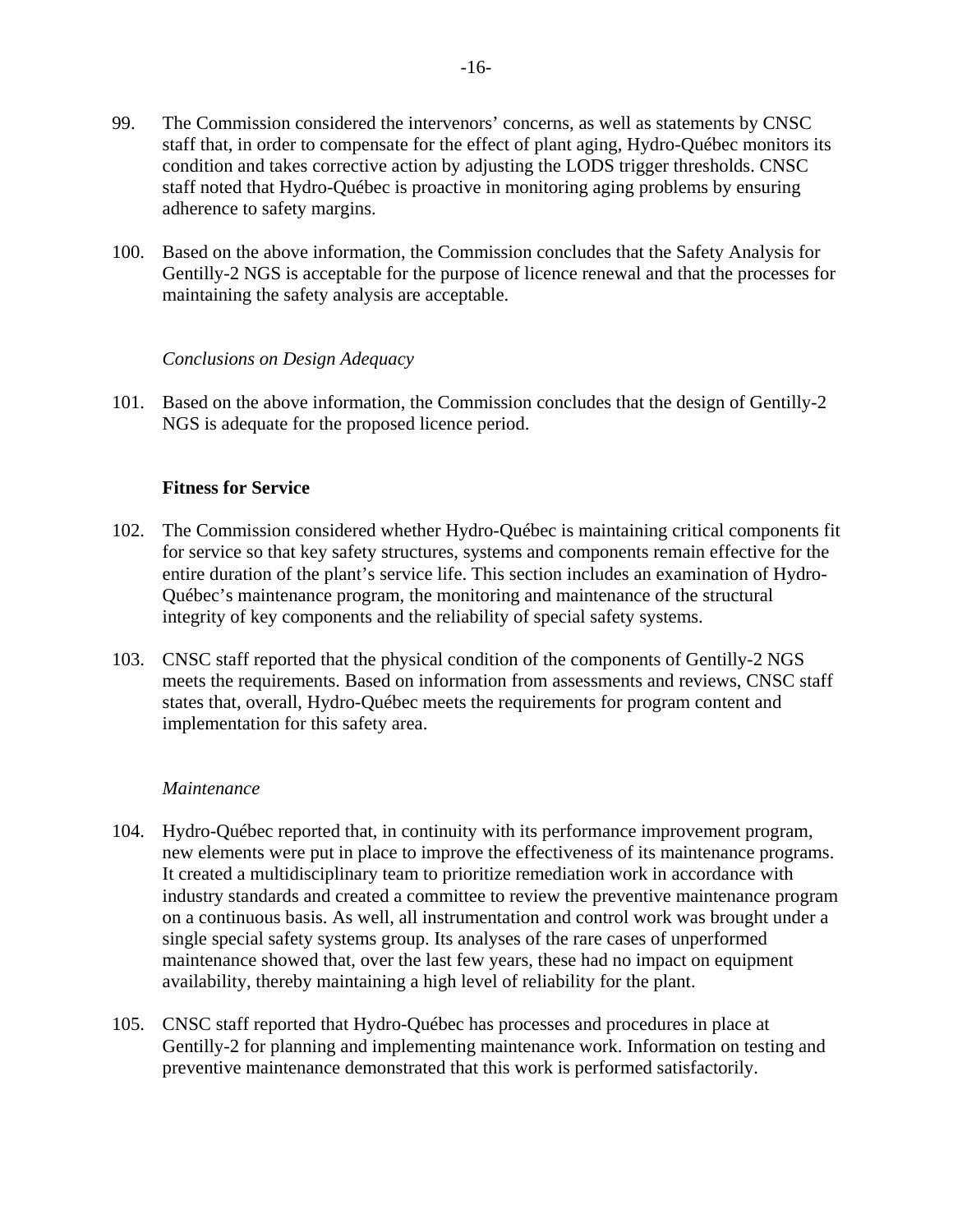#### *Structural Integrity*

- 106. CNSC staff noted that Hydro-Québec conducted inspections to ensure that important safety-related equipment operates properly. Whenever an inspection reveals degradation, Hydro-Québec develops strategies to mitigate or resolve the problem. CNSC staff also noted that the program covering repair, replacement or modification work was accepted by the Régie du bâtiment du Québec. The final implementation audit was conducted in June 2006 and the audit report is now being written up.
- 107. In order to ensure that the pressure boundary of a CANDU NGS is capable of performing its functions, a licensee must, within a 10-year cycle, conduct both regular, periodic inspections and special inspections of pressure boundary components, to determine the state of degradation, aging and wear on pressurized components. For this reason, CNSC staff stated that the operating licence requires that periodic inspection programs be conducted in compliance with CSA Standard N285.4-94. Although the last program review met the requirements of the above standard, significant deficiencies were identified in terms of meeting inspection schedules. As a result, CNSC staff noted that many inspections are delayed and that Hydro-Québec must make a serious attempt to complete them.
- 108. The Canadian Coalition for Nuclear Responsibility raised the point that pressure tubes, feeder pipes and other pipes in the main cooling circuit of the reactor are damaged, noting that a rapid, progressive, accelerated deterioration process is under way.
- 109. Following the Commission's request for additional information on the possibility of coolant leakage, Hydro-Québec explained that, in order to ensure that the plant is operated within its boundary, extensive inspection programs were put in place at the reactor face to ensure that feeder pipes are of the required thickness and crack-free.
- 110. Following the intervention by the Canadian Coalition for Nuclear Responsibility, the Commission asked Hydro-Québec what measures would be taken and what the reaction time would be in the event of a loss of coolant. Hydro-Québec noted that a procedure for this type of event had been established and practised many times. The reactor building would be isolated, the emergency shut-down systems would start up to stop the reaction and an emergency cooling system for the reactor core would ensure fuel cooling at all times.
- 111. Greenpeace also raised the point that, according to follow-up correspondence, neither Hydro-Québec nor CNSC staff appeared to understand the aging process at Gentilly-2 or its impacts on reactor safety. Greenpeace also expressed deep concern about the condition and safety of the plant's pressure tubes, rapid thinning of the feeder pipes and the fact that the CNSC did not define safety standards for aging pressure tubes or feeder pipes.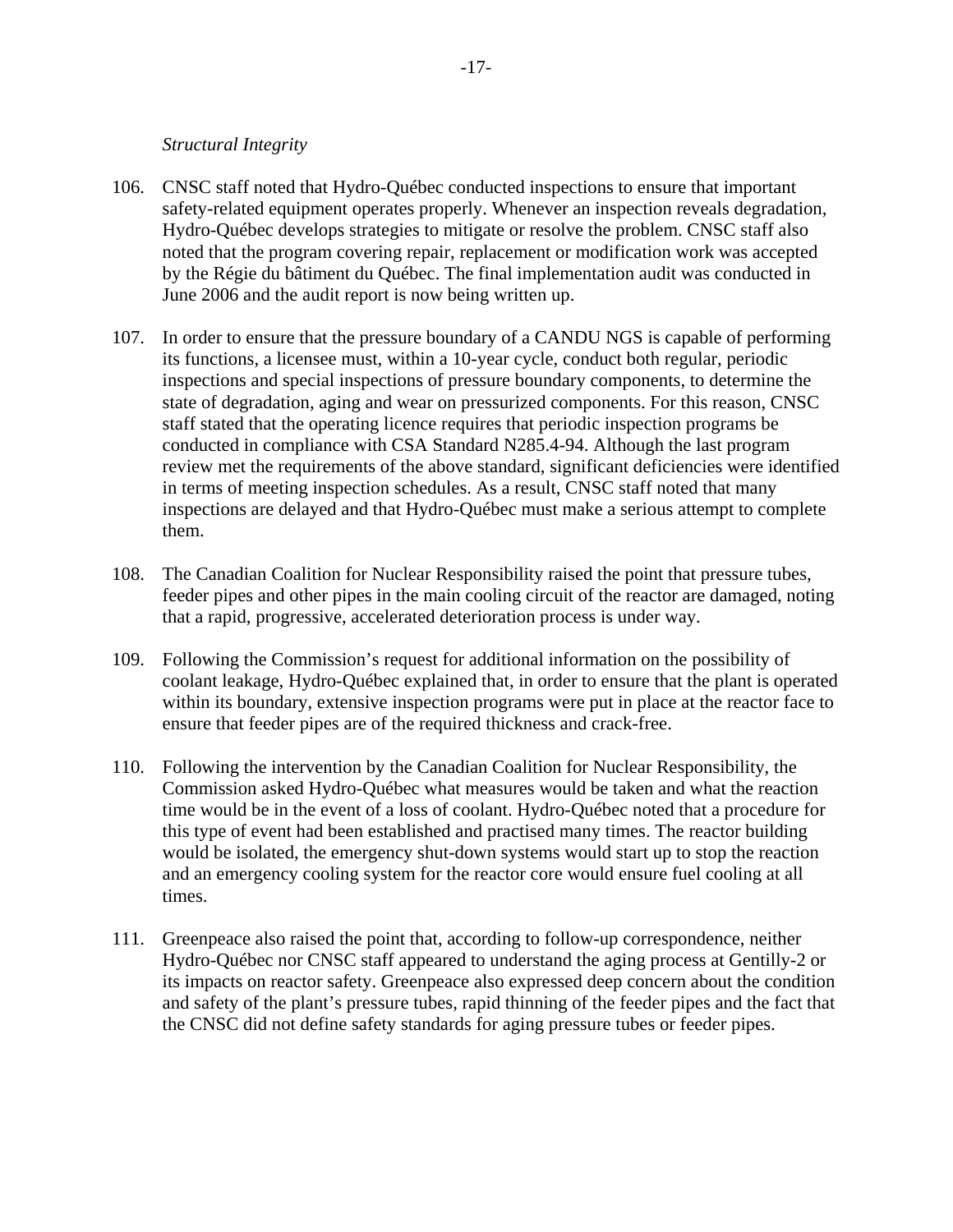- 112. In response to a question by the Commission, CNSC staff stated that the CNSC has a standards program in place, notably CNSC regulatory documents, IAEA international standards and CSA standards. CNSC staff also noted that the licence refers to a number of standards and requirements.
- 113. Hydro-Québec noted that all the inspections carried out to date show that the aging process is in line with the conceptual estimates. An inspection program was put in place when cracks and cracking were discovered at Point Lepreau NGS. Also, although the cracking mechanism was not unknown, it was not anticipated for the initial operating cycle of the plant. As a result, Hydro-Québec would not agree to operate the plant in the presence of known significant cracks.
- 114. Following a number of inspections and special work on the reactor components as part of the refurbishment pre-project, Hydro-Québec noted that the spring tension measurements on the guide tubes of the reactivity mechanism were not as anticipated in the technical specifications. However, an analysis of the results demonstrated that the tubes were fit for service.
- 115. The Commission requested additional information on the unanticipated measurements in order to ascertain whether the plant's performance was compromised. Hydro-Québec responded that, although the springs had been tensioned during installation, upon checking, no tension remained. Hydro-Québec noted that its demonstration confirmed that the facility's performance is not compromised in this situation, either in terms of regular operation or under an accident scenario.
- 116. CNSC staff raised the fact that the periodic inspection programs for pressure tubes, steam generator tubes and reactor feeder pipes exceeded the acceptance limits of the construction code originally accepted under CSA Standard N285.4-94. Therefore, they were replaced by fitness-for-service guidelines and aging management programs. The following paragraphs deal with relevant tests in this regard.

#### Pressure Tubes

- 117. Hydro-Québec noted that, for a number of years, the integrity of pressure tubes from the Gentilly-2 reactor has been monitored via a detailed follow-up program. The position of spacer springs, their repositioning and their stability are continuously checked. In addition, special attention was paid over the last few years to two situations in which the structural integrity of pressure tubes became an issue. In the opinion of CNSC staff, this attention illustrates an acceptable safety culture at Gentilly-2, with the recognition of factors that could compromise pressure tube integrity and the taking of appropriate measures in a timely manner.
- 118. CNSC staff is satisfied that Hydro-Québec has implemented a management process for fuel channel aging and that a solid technical basis exists for assessing pressure tube fitness for service. Hydro-Québec conducted two planned inspections of the Gentilly-2 channels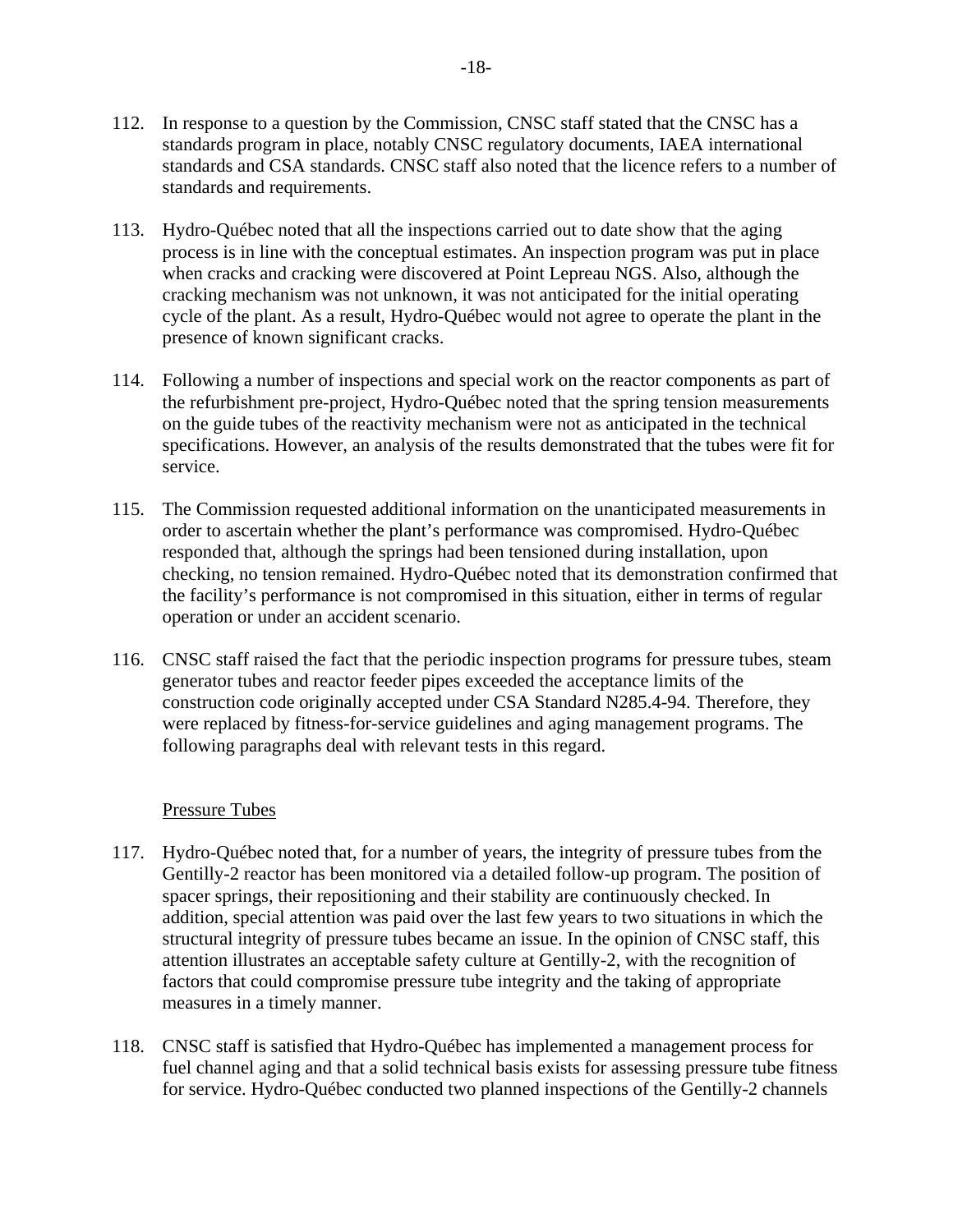and CNSC staff was satisfied that the inspections were adequate and that both the assessments and the documentation of Hydro-Québec's findings were comprehensive.

#### Reactor Feeder Pipes

- 119. As with the pressure tubes, Hydro-Québec noted that the reactor feeder pipes were extensively monitored, through a thickness measurement program conducted during planned outages, in order to assess more accurately the extent of thinning and future action to be taken, and through a crack detection program, which will continue to be monitored in the next planned outages.
- 120. CNSC staff noted the thickness measurements taken on the pipes and the crack detection inspections on the pipe elbows and on the Grayloc joint welds at the pipe elbows. Hydro-Québec submitted a fatigue and crack stability analysis prepared by AECL. In testing conducted in preparation for the spring 2006 outage, a number of small cracks were identified on the feeder pipe bend. Based on these data and in order to arrange for preparation of the necessary resources for conducting an extensive inspection operation, Hydro-Québec rescheduled the outage for fall of 2006.
- 121. Hydro-Québec stated that, further to recent inspections in the fall of 2006, the feeder pipes at Gentilly-2 NGS are adequate and in compliance with industry standards.

#### Steam Generator

122. CNSC staff noted that the steam generators at Gentilly-2 NGS functioned well during the current licence period. Overall, CNSC staff was satisfied that Hydro-Québec's life-cycle management and steam generator assessment strategy, as well as its approach to degradation management, meet the requirements of CSA Standard N285.4-94.

#### *Reliability of Special Safety-related Systems*

- 123. CNSC staff explained that a licensee operating a nuclear plant must develop and put in place a reliability program to ensure that key safety systems for the plant satisfy design and performance specifications with acceptable reliability at all times. CNSC staff noted that a reliability program focusing primarily on special safety systems is in place at Gentilly-2.
- 124. CNSC staff indicated that annual reliability reports for 2003, 2004 and 2005 were submitted to the CNSC on March 30, 2004, March 31, 2005, and March 30, 2006, respectively, in accordance with the requirements of Regulatory Standard S-99. CNSC staff also noted that the reliability of key safety systems is detailed in the reports and reflects an acceptable reliability profile. The prescribed tests were conducted properly.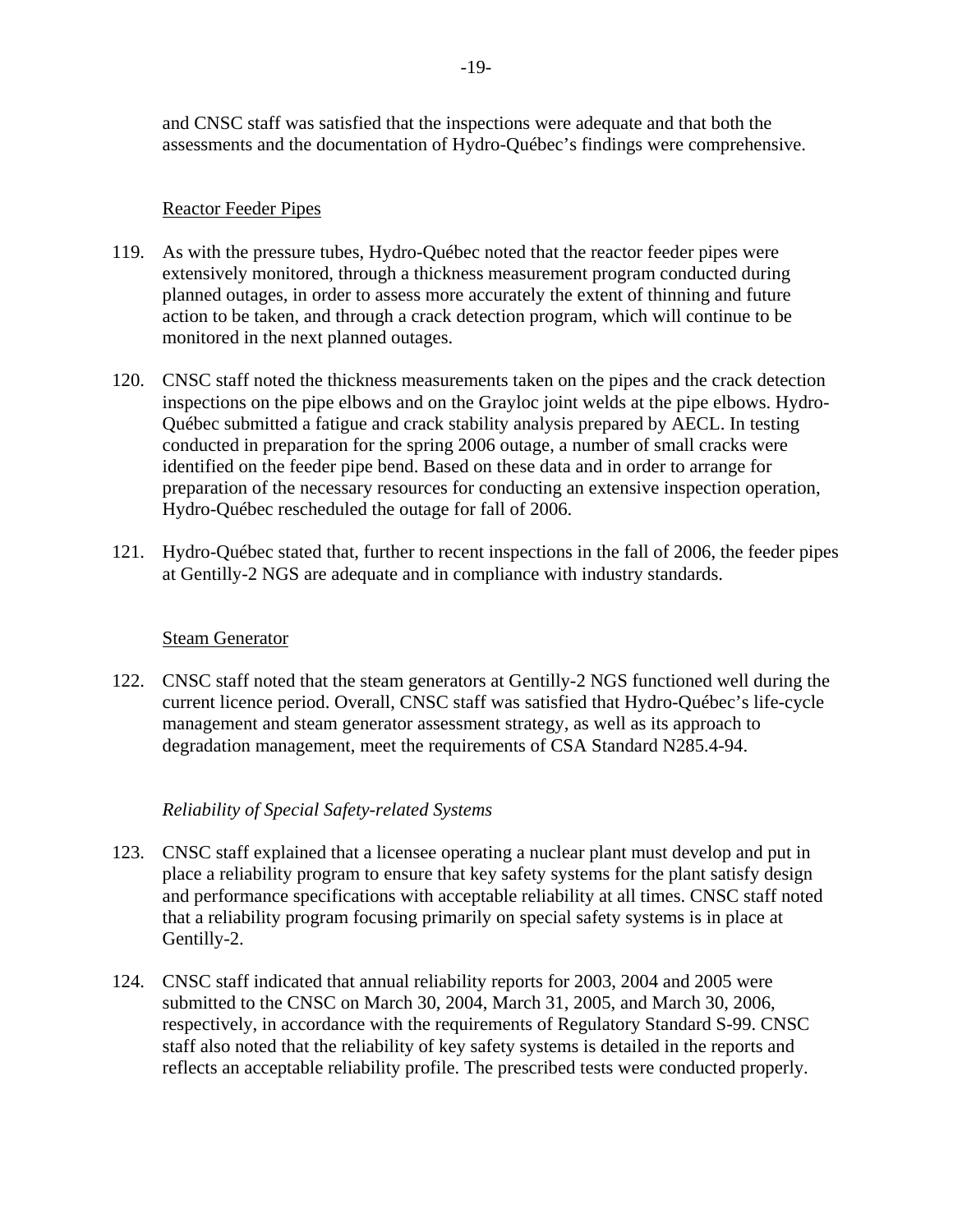#### *Equipment Environmental Qualification*

- 125. The Commission noted that it is important to continually assess and verify that important safety equipment installed in the plant will function as designed in the harsh environments that could arise during accident conditions.
- 126. In this respect, Hydro-Québec noted that its environmental qualification improvement program was completed in accordance with the closure criteria defined by CNSC staff in the operating licence for Gentilly-2. For this purpose, a safety statement was sent to the CNSC establishing that special safety systems, as well as their support systems, equipment, components, protection barriers and structures can perform their safety roles in defined environmental conditions.
- 127. CNSC staff was satisfied that Hydro-Québec's environmental qualification program and its implementation meet requirements. CNSC staff also noted that Hydro-Québec has, under its environmental qualification program, developed procedures and instructions closely following current industry standards and practices.
- 128. The Canadian Coalition for Nuclear Responsibility also expressed concern over the fact that Gentilly-2 NGS is located in an area susceptible to earthquakes and that, should the pipes be weakened, the consequences of an earthquake would be particularly severe. The intervenor pointed out that CANDU plants are not designed for simultaneous breaks at feeder pipe entry and exit points and that the potential for such breaks would increase during an earthquake, given the aging equipment involved.
- 129. The Commission then asked a Natural Resources Canada seismologist to elaborate on this scenario for Gentilly-2 NGS. Natural Resources Canada identified a recent report by Mr. Galex of Carleton University as being a reliable foundation on which to base engineering specifications concerning seismological events defined for a CANDU reactor. CNSC staff maintained that there was no risk that would require modifications to the plant for the proposed licence period. However, on the issue of refurbishment, Hydro-Québec will have to take additional measures in consideration of new data from those studies.
- 130. Hydro-Québec noted that, since the scenario described by the intervenor is not considered possible, it is not included in the overall design. Hydro-Québec operates with adequate safety margins to ensure that, both from a seismic point of view and in case of a design accident, a simultaneous break at both the entry and exit points is not a possibility. CNSC staff also stated that the guidelines on assessing equipment fitness for service include undue stress and strain caused by earthquakes.
- 131. The Commission is satisfied with the environmental qualification process at Gentilly-2 NGS.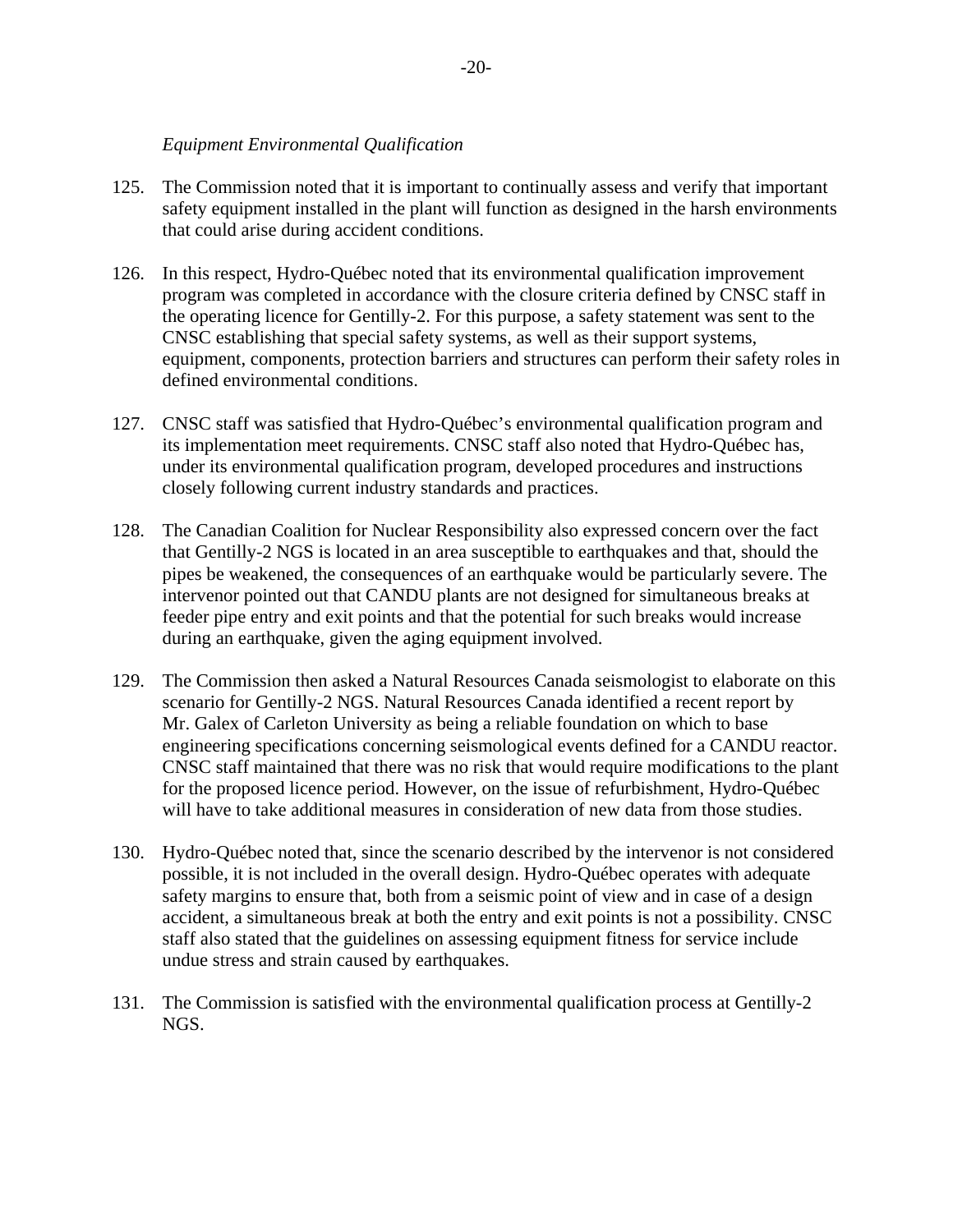#### *Conclusions on Fitness for Service*

132. Based on the above information, the Commission concludes that Gentilly-2 NGS is fit for service. The Commission notes that fitness for service will be continually reassessed during each maintenance shutdown. It is satisfied with Hydro-Québec's programs for the inspection and life-cycle management of safety-critical systems.

#### **Emergency Preparedness and Fire Protection**

- 133. The CNSC requires that licensees, as part of their provisions for protection of persons in the conduct of operations, be prepared to deal effectively with emergencies that may arise.
- 134. Hydro-Québec noted that emergency measures are in place both at Gentilly-2 NGS and outside it with civil protection and the town of Bécancour. The latter have put in place an external emergency measures plan. Hydro-Québec also noted the relations existing between Hydro-Québec, the municipality of Bécancour and civil protection for the purpose of regularly testing plans via annual exercises held by Hydro-Québec. Also, Hydro-Québec's management actively participates in activities under the nuclear emergency measures plan outside Gentilly-2 NGS, and in activities under the civil protection plan of the municipality of Bécancour. It also supports the municipalities of Bécancour and Champlain in the review of their respective emergency plans.
- 135. CNSC staff found that the emergency preparedness program at Gentilly-2 NGS exceeded, and that its implementation met, expectations. CNSC staff reported the results of exercises and tests conducted at Gentilly-2 NGS from 2003 to 2006 and the measures and initiatives taken by Hydro-Québec. CNSC staff noted that Hydro-Québec takes the necessary measures to correct issues raised in CNSC inspections and in its own program to manage the emergency measures plan. As a result of its effectiveness and emergency response capability, the program remains one of Gentilly-2's success stories.
- 136. Mr. Jetté's intervention expressed the view that no adequate public information or evacuation plan exists. Similarly, the Canadian Coalition for Nuclear Responsibility noted in its intervention a need to improve the program in order to ensure that the public was adequately informed and that first responders were prepared. This intervenor was also concerned by the scale of the distribution of potassium iodide pills and their appropriate use.
- 137. In this respect, Hydro-Québec noted that it participates with the Government of Quebec in emergency measures information campaigns, which cover the use of the iodide pills.
- 138. The Commission contacted the Ministère de la Sécurité publique to ensure that the emergency measures were generally understood, since the success of such a program is also dependent on outside parties. The Ministère de la Sécurité publique noted that the nuclear emergency measures plan outside Gentilly-2 NGS has been in place for some time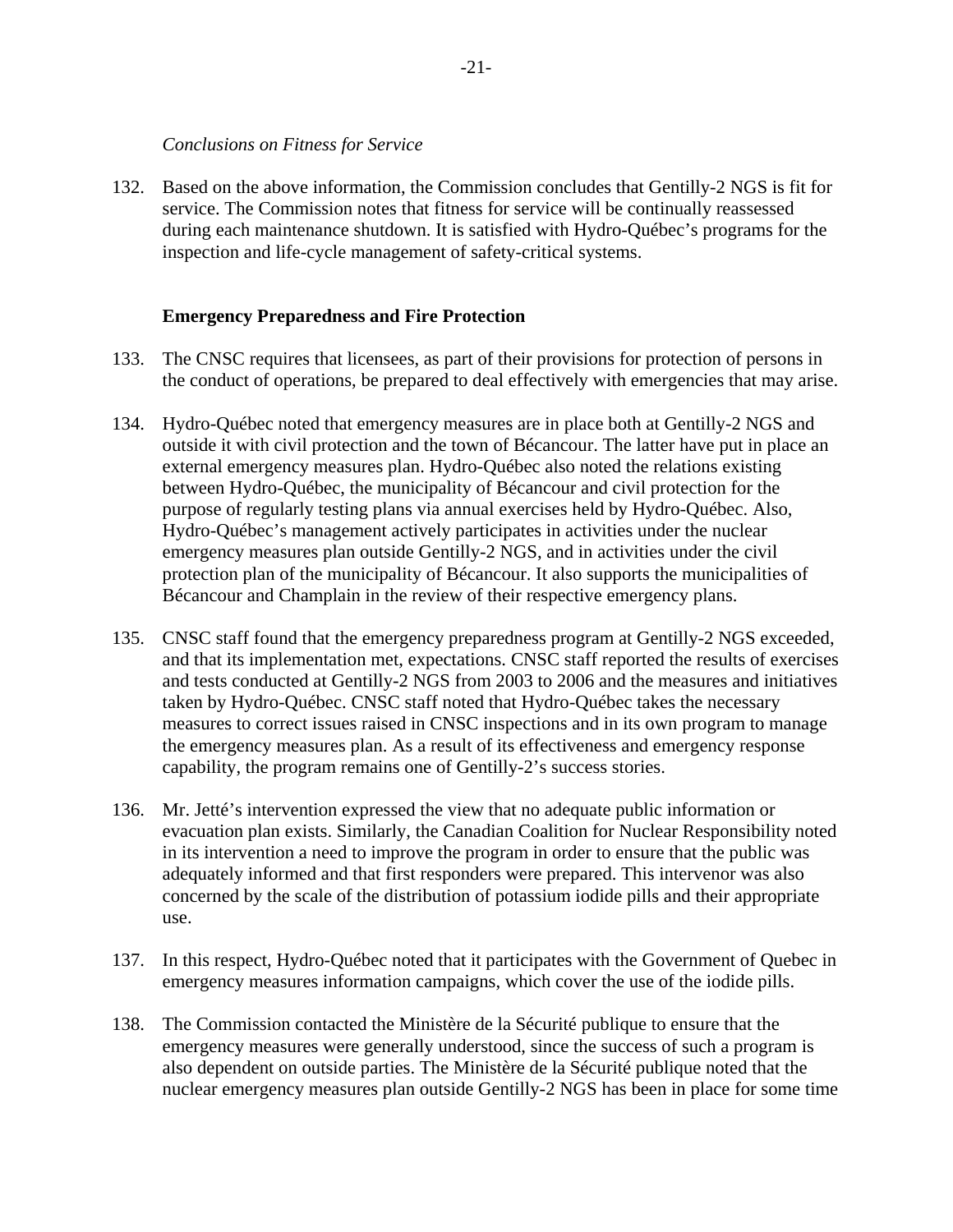now. The plan is evolving and covers an 8-km radius around the nuclear plant. The Ministère also indicated that various responses were planned in case of a nuclear event, depending on the radiation level.

#### *Fire Protection*

- 139. CNSC staff noted that performance in terms of fire protection is assessed by CNSC staff on the basis of a number of safety aspects, including operating performance, design and analysis, performance assurance, equipment fitness for service and emergency preparedness. Based on inspections conducted by CNSC staff, event reviews and assessments of documents submitted by the licensee, CNSC staff is satisfied that Hydro-Québec's fire protection program meets the requirements.
- 140. However, CNSC staff also noted a number of deficiencies discovered in inspections during planned NGS outages. CNSC staff expects Hydro-Québec to complete those actions in order to plan and conduct a full program assessment. Although CNSC staff is satisfied that the licensee is qualified to implement, and capable of implementing, the corrective measures required, it will maintain a high level of surveillance over the next licence period.
- 141. The Commission concludes that emergency preparedness and fire protection at Gentilly-2 NGS are adequate for the purpose of the proposed licence renewal.

#### **Security**

 $\overline{a}$ 

- 142. CNSC staff reported that it actively supervises the physical protection program at Gentilly-2 NGS.
- 143. CNSC staff concluded that Hydro-Québec has made and will make adequate provision for the protection of the safety of persons and the maintenance of national security.
- 144. In their interventions, Mouvement Vert Mauricie and Mr. Jetté wondered whether the NGS is well protected and whether the security provisions in place can prevent terrorist attacks.
- 145. In response to those concerns, the Commission noted that, as a result of the terrorist attacks in the United States on September 11, 2001, it reviewed the need to strengthen security measures at all major nuclear facilities within Canada. These requirements are set out in CNSC Order Number 01-1<sup>8</sup>. The Commission is satisfied that Hydro-Québec has met those requirements and that adequate security arrangements have been made at Gentilly-2 NGS.

<sup>&</sup>lt;sup>8</sup> The Commission notes that the *Regulations Amending the Nuclear Security Regulations* entered into force on November 27, 2006. The Regulations were recently amended to include earlier requirements issued under CNSC Order Number 01-1.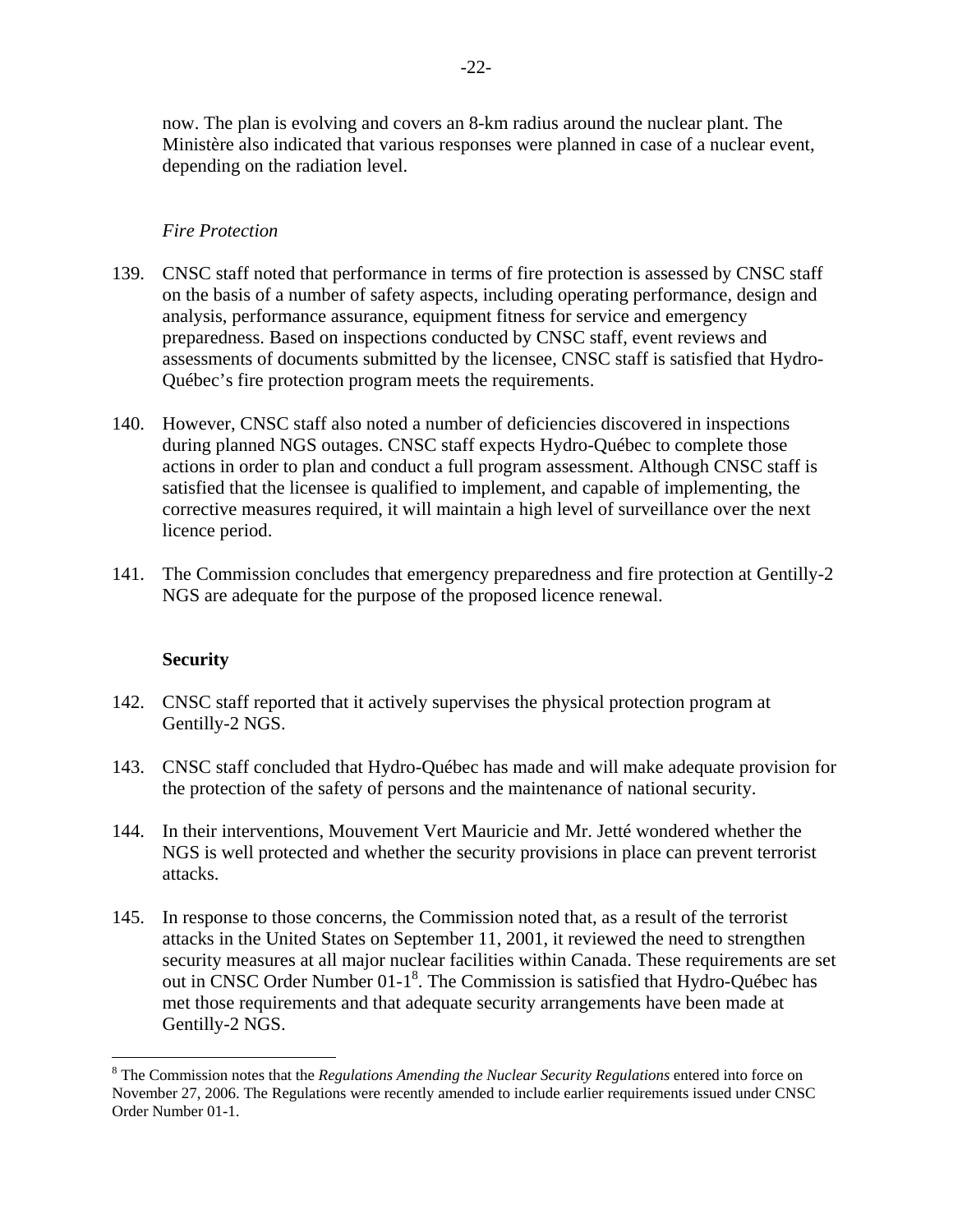- 146. It is not appropriate for the Commission to discuss security matters in greater detail in a Record of Proceedings such as this, since national and nuclear security information is confidential.
- 147. The Commission concludes that Hydro-Québec has made and will continue to make adequate provision for ensuring the physical security of Gentilly-2 NGS.

#### **Non-proliferation and Safeguards**

- 148. Hydro-Québec stated that management respects the commitments signed by Canada concerning the *Treaty on the Non-Proliferation of Nuclear Weapons* nuclear and the enforcement of safeguards. Also, management cooperates fully with the IAEA in achieving its mandate in this area.
- 149. CNSC staff reported that Hydro-Québec's program for the safeguarding of nuclear material and non-proliferation, as well as its implementation, meets CNSC expectations.
- 150. Based on this information, the Commission is satisfied that Hydro-Québec has made, and will continue to make, adequate provisions in the areas of safeguards and nonproliferation at Gentilly-2 NGS to maintain national security and implement the international obligations to which Canada has agreed.

#### **Decommissioning and Financial Guarantees**

 $\overline{a}$ 

- 151. In order to ensure that adequate resources will be available to meet regulatory requirements for safety, environmental protection and security during the future decommissioning of Gentilly-2 NGS, the Commission requires that adequate plans and financial guarantees for decommissioning and long-term management of waste be put in place and maintained acceptable to the CNSC.
- 152. Hydro-Québec noted that it ensured that it met its financial obligations with respect to decommissioning costs. For this purpose, Hydro-Québec sent the Government of Quebec a request to review the financial guarantee covering plant decommissioning and long-term irradiated fuel management activities.
- 153. CNSC staff stated that Hydro-Québec examined and revised preliminary decommissioning plans for the plant and also submitted a written report confirming the validity of the financial guarantees. CNSC staff is currently reviewing the report.
- 154. In its intervention, Greenpeace expressed the opinion that the financial guarantee was inadequate, as it did not contain a proposal to manage long-term non-fuel waste. In support of its position, Greenpeace cited Regulatory Guide G-206<sup>9</sup> on how to estimate the

<sup>&</sup>lt;sup>9</sup> CNSC Regulatory Guide G-206, *Financial Guarantees for the Decommissioning of Licensed Activities, June 2000.*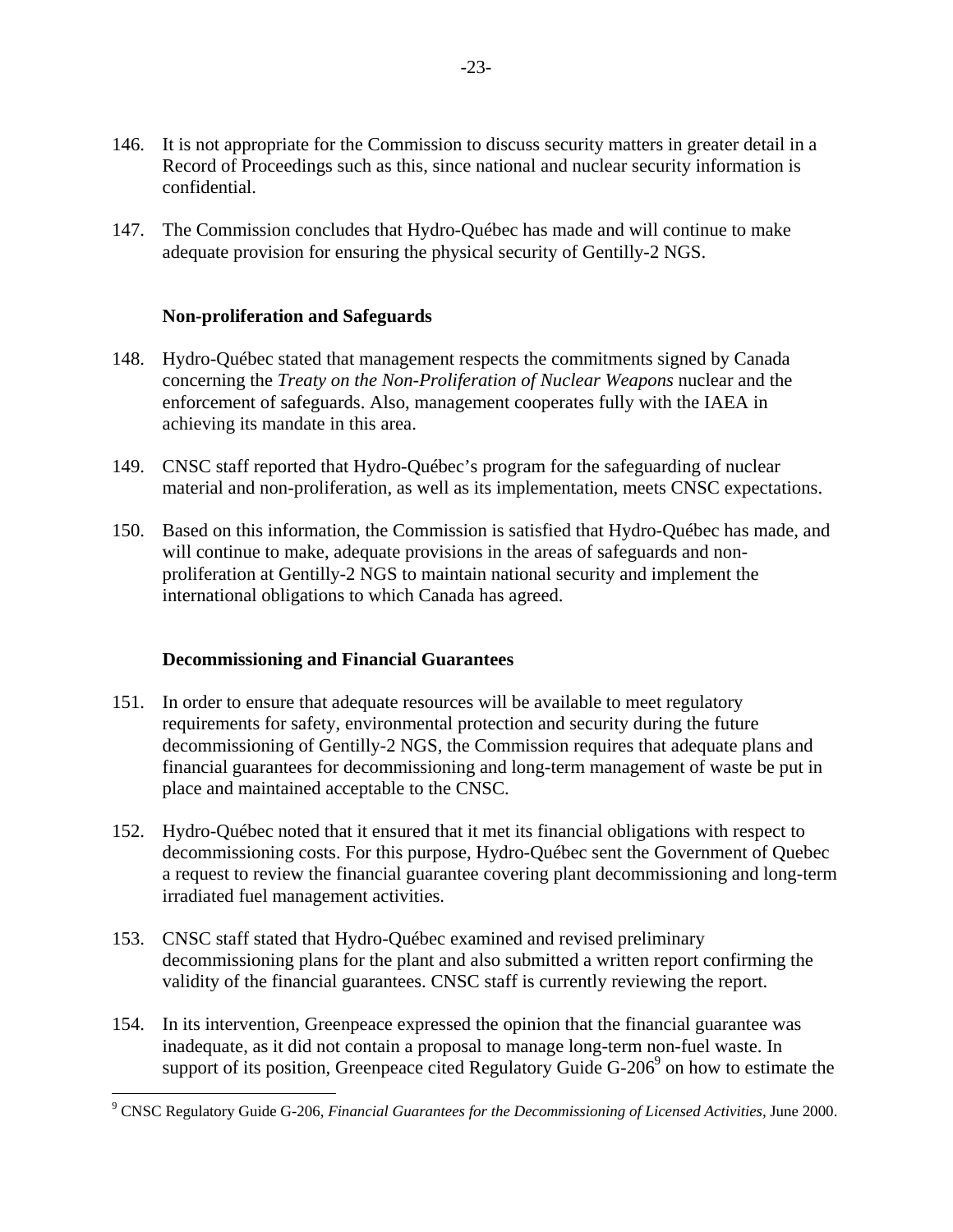cost of implementing proposed decommissioning plans, which should take into consideration any decommissioning activities required during operation and after closure.

- 155. When questioned by the Commission concerning the point raised by Greenpeace, Hydro-Québec explained that it is working with the NWMO to find a long-term radioactive waste management solution. The nuclear plants have therefore made a proposal to the federal government via the Nuclear Waste Management Organization and are currently awaiting a response from the government, ruling on whether the proposed waste management approach is adequate. In the case of non-fuel waste, Hydro-Québec reported that it is working with other facilities to develop solutions that will effectively and safely manage the disposal of that waste.
- 156. In response to the concerns raised by Greenpeace, CNSC staff noted that the plan submitted by Hydro-Québec for the Gentilly-2 NGS decommissioning pre-project shows that Hydro-Québec would put all waste in short-term storage until 2057. CNSC staff noted that that plan is still under review and that it expects Hydro-Québec to submit an achievable, acceptable, long-term waste management plan. In the meantime, CNSC staff is satisfied with current progress.
- 157. The Commission requested further details on the current status of the financial guarantee, in terms of safety in the event of plant closure. Hydro-Québec explained that the Government of Quebec guarantees to the CNSC that, in the event of problems with Hydro-Québec, it will take responsibility for the closure or decommissioning of its plant. Also, if Hydro-Québec decides not to undertake the refurbishment of Gentilly-2 NGS, sufficient funds are already provided for to make it possible to meet its commitments and responsibilities and to carry on in a normal manner all activities required to decommission and dismantle the plant.
- 158. Based on the information received, the Commission concludes that the financial guarantee is adequate but expects CNSC staff to appear before the Commission to make recommendations on the revised financial guarantee. The Commission also expects that the financial guarantee will be reviewed again after a long-term waste management plan is put in place.
- 159. The Commission concludes that the decommissioning financial guarantee for Gentilly-2 NGS is acceptable for the purpose of the proposed licence renewal.

# **Nuclear Liability Insurance**

160. CNSC staff reported that the insurance coverage of \$75 million, provided to Gentilly-2 by the *Nuclear Insurance Association of Canada* (NIAC), meets the requirements of the *Nuclear Liability Act*. 10 The \$75 million limit, covered by NIAC and its two co-insurers, is set out in policy OF-18, referred to as an operator's form. It remains in effect until cancelled.

<sup>&</sup>lt;u>.</u>  $10$  R.S., 1985, c. N-28.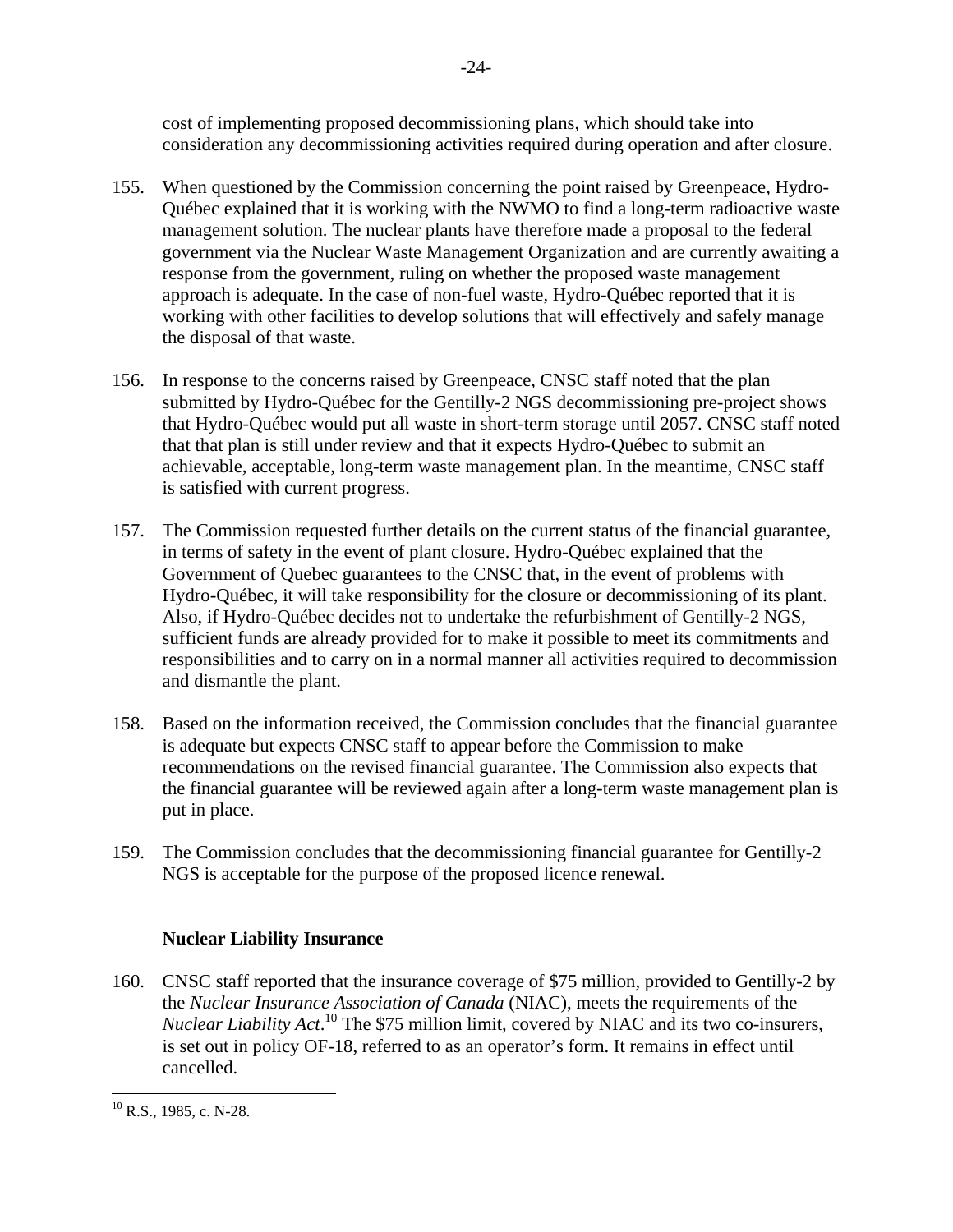#### *Canadian Environmental Assessment Act*

- 161. Before making a licensing decision, the Commission must be satisfied that all applicable requirements of the *Canadian Environmental Assessment Act*11 (CEAA) have been fulfilled.
- 162. CNSC staff indicated that the application for renewal of the operating licence for Gentilly-2 NGS, pursuant to subsection 24(2) of the NSCA, is not prescribed for the purposes of paragraph  $5(1)(d)$  of the CEAA in the *Law List Regulations*.<sup>12</sup> In the absence of other triggers that would make the CNSC a concerned authority, CNSC staff asserted that an environmental assessment under the CEAA was not required.
- 163. The Commission accepts this interpretation of the CEAA by CNSC staff and is satisfied that the requirements of the CEAA with respect to an environmental assessment of the application for licence renewal have been fulfilled.
- 164. The Commission concludes that no environmental assessment under the CEAA is required for renewal of the operating licence for Gentilly-2 NGS before the Commission may consider and make a decision on the licence renewal application under the NSCA.

# **Public Information Program**

- 165. Hydro-Québec outlined various aspects of its public information program, allowing it to inform and consult with the public, by meeting with focus groups, holding public meetings with local populations and holding periodic meetings with community representatives.
- 166. According to CNSC staff, Hydro-Québec's public information program meets the applicable requirements of the *Class I Nuclear Facilities Regulations*13 and is consistent with CNSC Regulatory Guide G-217, *Licensee Public Information Programs*.
- 167. The Commission asked Hydro-Québec whether it was satisfied with its communication activities in general. Hydro-Québec noted that it had been disseminating information on operations at Gentilly-2 NGS for quite some time and that the community was generally well informed of the work done there. It undertook to continually inform the public in a number of ways, for example, through its annual report, its information and exchange tables and its information campaigns relating to specific programs and projects, such as the expansion of the storage area, refurbishment and emergency measures.

 $\overline{a}$ 

 $11$  S.C. 1992, c. 37.

 $12$  SOR/94-636.

<sup>13</sup> SOR/2000-204.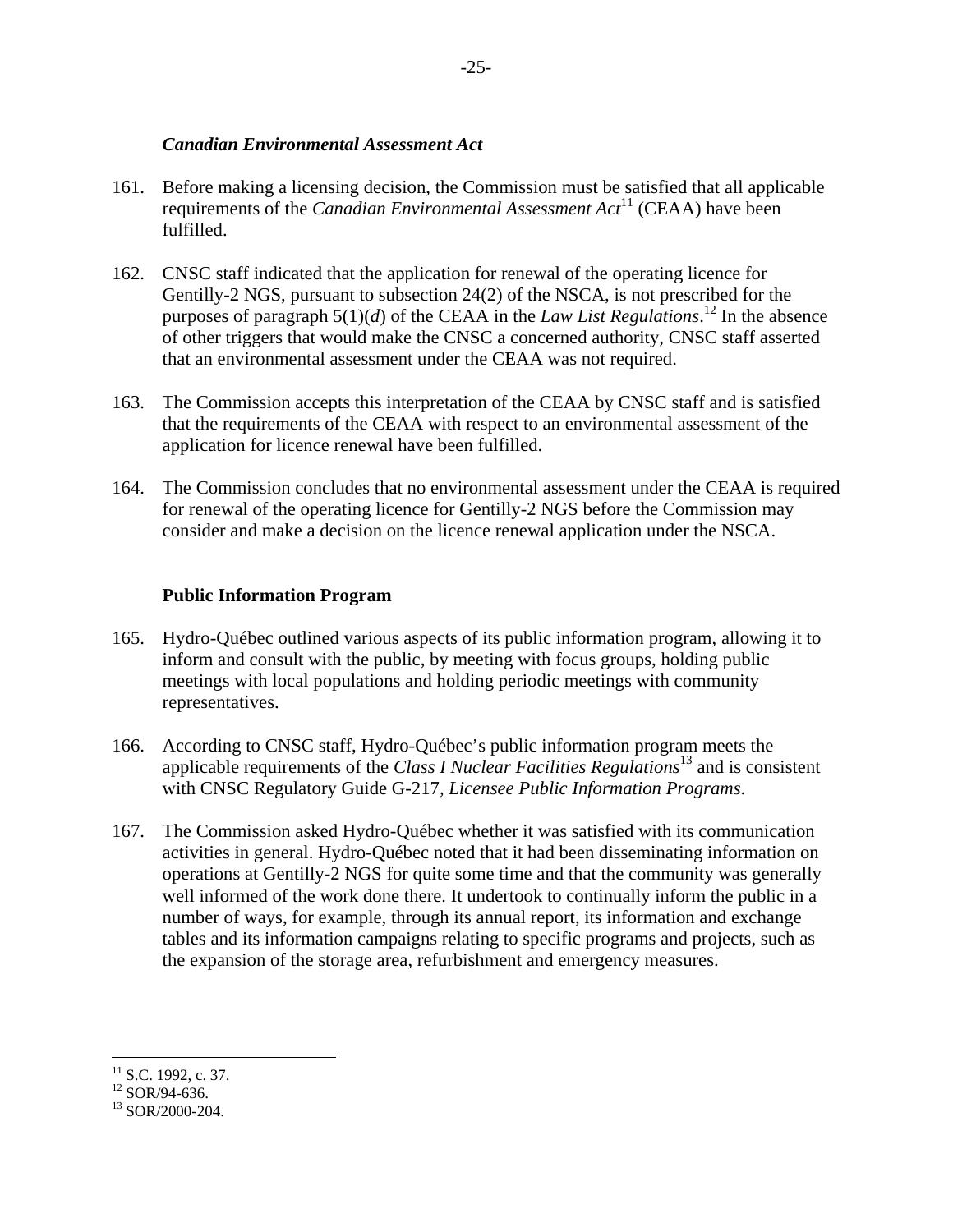- 168. The intervention from ENvironnement JEUnesse noted the quality of information distributed by Hydro-Québec but also suggested a greater need for discussions on the ethics of nuclear energy, as well as a process allowing face-to-face rather than written communication.
- 169. The Commission expressed its concern that risk management and understanding needed to be communicated. On this point, the Commission asked ENvironnement JEUnesse for its position on the need for a better understanding of the risk of certain activities. The latter answered that there was a need for science outreach on the topic of nuclear energy and that its agency was working to raise public awareness of environmental, social and economic issues.
- 170. In its intervention, Greenpeace suggested that, since Gentilly-2 NGS was approaching the end of its operating life, more information should be disclosed on the condition of the reactor.
- 171. Greenpeace also criticized the absence of a radioactive waste classification system in Canada, which, in its view, poses an obstacle to transparent communication concerning risk in order to measure what might be socially acceptable. Although this subject does not directly relate to the application for renewal of the operating licence for Gentilly-2 NGS, the Commission is of the opinion that a clearer classification system would be useful.
- 172. The Canadian Coalition for Nuclear Responsibility suggested in its intervention that the Commission has a duty under the NSCA to inform the public on the health and environmental consequences of a loss-of-coolant event. On this point, the Commission stated that discussions during the hearing on the emergency measures program and statements by a number of intervenors from the area highlighted the fact that the populations affected are well informed in the subject.
- 173. In his intervention, G. Vandal vouched for the openness of Hydro-Québec's communication and information program. A number of intervenors who participated in the Commission hearing on the Environmental Assessment Screening Report for the Proposed Modifications to the Gentilly Radioactive Waste Management Facilities and the Refurbishment and Continued Operation of the Gentilly-2 Nuclear Generating Station until 2035, also expressed satisfaction with Hydro-Québec's public information program.
- 174. Based on this information, the Commission is satisfied that the public information program operated by Hydro-Québec meets the regulatory requirements and is effective in keeping the public in the vicinity informed of the effects of operations at Gentilly-2 NGS.

#### **Licence Duration and Interim Reporting**

175. Hydro-Québec has applied to the CNSC for a four-year renewal of its licence, which would cover normal plant operations before undertaking the refurbishment project planned for 2010.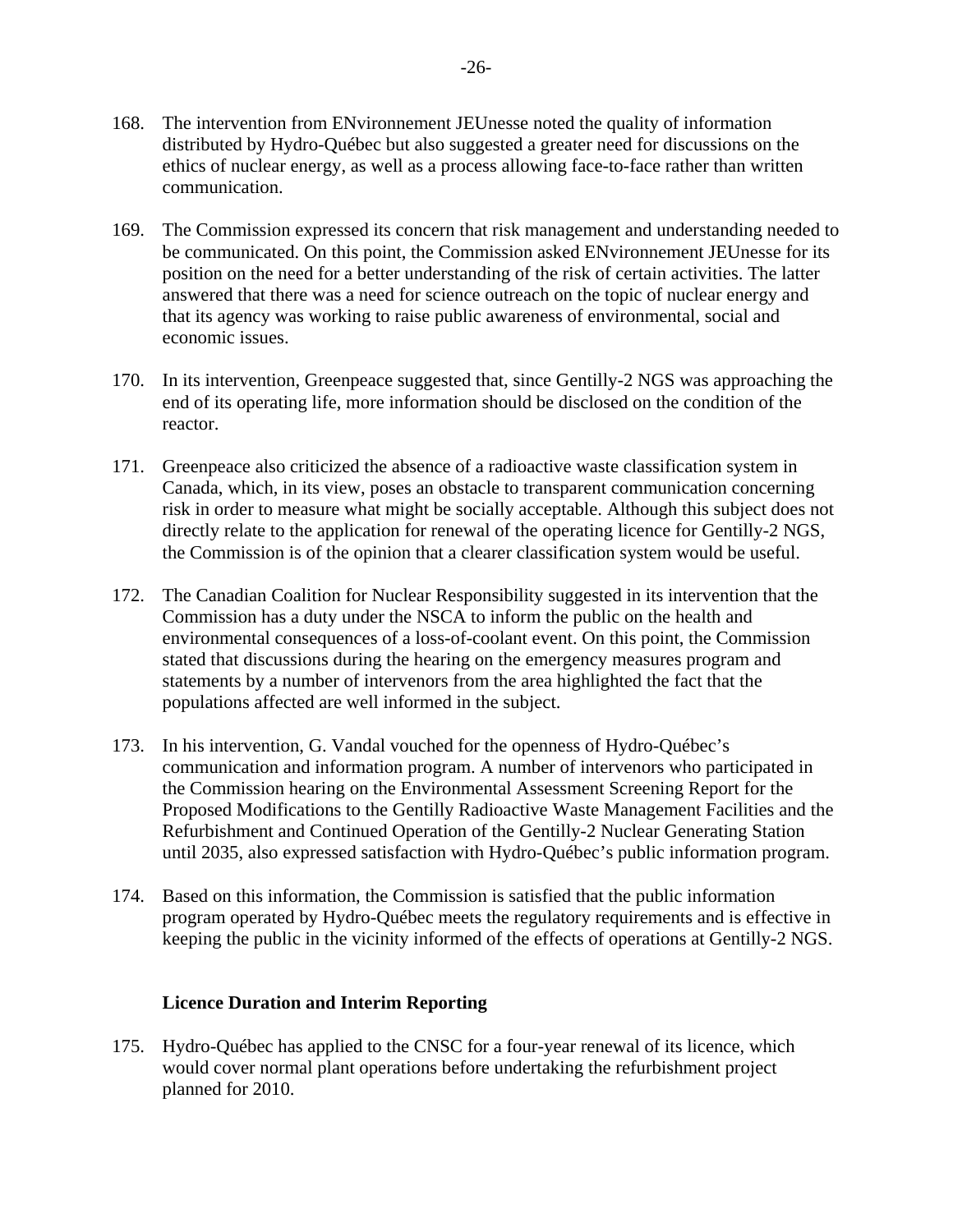- 176. With reference to its criteria for recommending licence duration (as described in CMD 02-M12), CNSC staff recommended that the Commission accept and grant the proposed four-year term.
- 177. Several intervenors, including Université Laval, G. Vandal, MDS Nordion, the Canadian Union of Public Employees, the Canadian Nuclear Workers Council, the International Federation of Professional & Tech. Engineers, Greenspirit Strategies and the Ordre des ingénieurs du Québec, supported the application by Hydro-Québec and the recommendation by CNSC staff.
- 178. Other intervenors asked that the licence renewal term be reduced to 12 to 24 months in order to ensure rigorous monitoring of Hydro-Québec's safety performance and in consideration of Gentilly-2 NGS' advanced age.
- 179. On this point, CNSC staff noted that a compliance program is in place that includes audits and inspections throughout the licence period. These monitoring activities make it possible to identify deficiencies, including those in the quality assurance program, which are documented and followed up until they are corrected satisfactorily. The Commission also noted that CNSC staff is required to report any significant event to the Commission, which then takes regulatory measures to ensure that any remaining deficiency is corrected as quickly as possible.
- 180. Greenpeace expressed concern over an apparent lack of communication between CNSC staff and the Commission, offering the example of decisions made by staff without the involvement of the Commission. Thus, Greenpeace considers licence renewals good forums in which to obtain information and clarification on certain subjects. On this point, the Commission notes that the public has numerous opportunities to obtain information on a licensee's performance, in the form of interim reports, annual reports and highlight reports, all presented at public meetings of the Commission. The Commission also notes that, while the role of CNSC staff is to make recommendations to the Commission, the latter makes the final decision.
- 181. The Canadian Coalition for Nuclear Responsibility recommended, in addition to a shorter licence period, that the Commission not license operation at full power, in order to ensure a certain safety level, given the aging of Gentilly-2 NGS.
- 182. As a result, the Commission asked whether operation at less-than-full power would affect plant safety. Hydro-Québec replied that it would not because the same procedures are applied, regardless of the power level.
- 183. Certain intervenors recommended that the licence not be renewed. The Commission notes that, pursuant to the NSCA, all nuclear facilities in Canada must be licensed. The Commission's role is to ensure that those facilities are operated safely. The Commission has no mandate concerning nuclear energy policy. Its mandate is to regulate the use of nuclear energy and nuclear substances in order to protect health, safety, security and the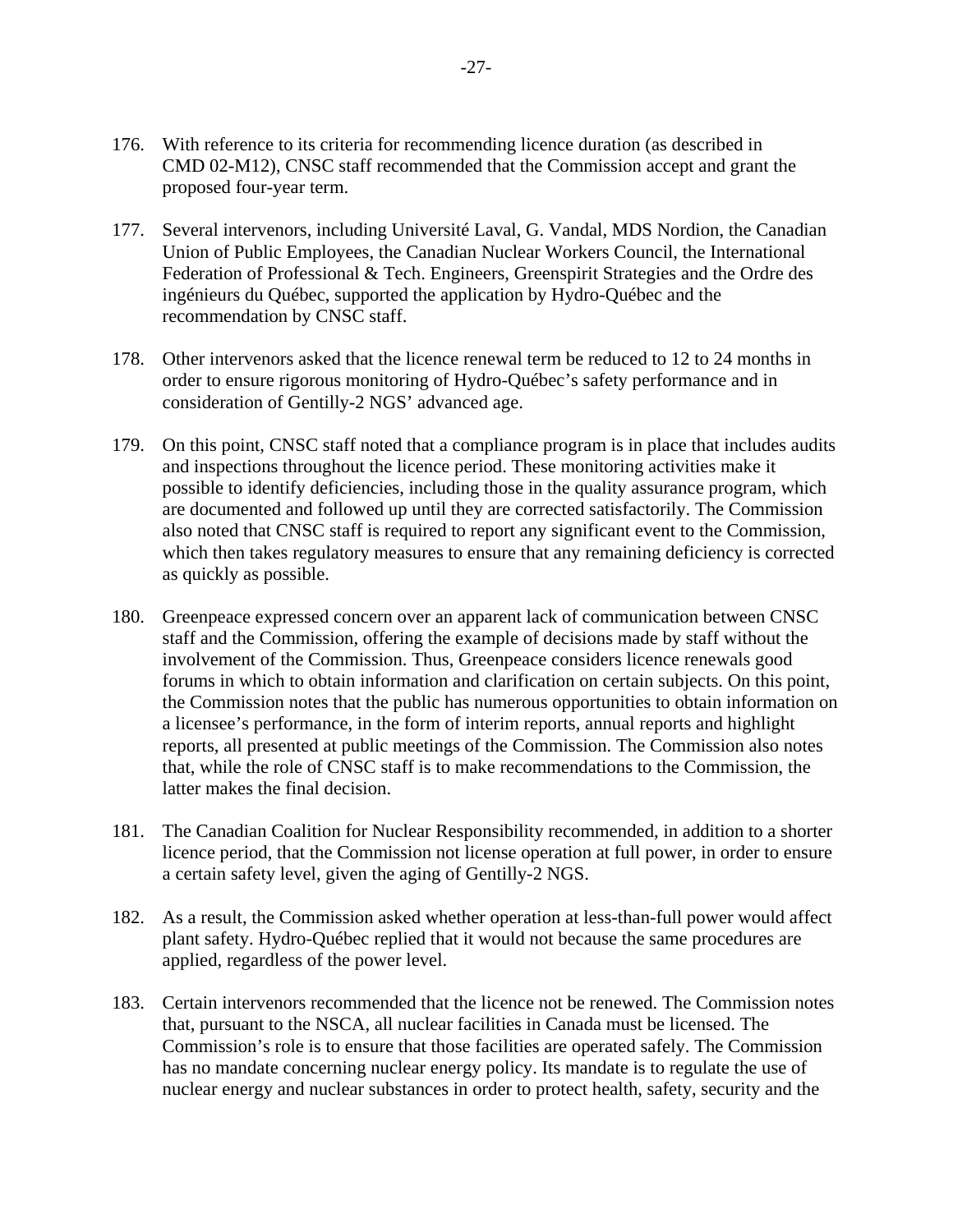environment and to fulfil Canada's international commitments concerning the peaceful use of nuclear energy.

- 184. Since NGS licences may be renewed for a period of up to five years, the Commission requested additional information on this shorter four-year period. CNSC staff assured the Commission that a shorter licence period was not based on Hydro-Québec's performance, since CNSC staff is satisfied that the plant's operation is safe for the proposed period. Rather, the recommendation was based on Hydro-Québec's own application and mediumterm plans.
- 185. Because of this, Hydro-Québec reiterated that a four-year period would enable it to reappear before the Commission for licence renewal on a date when it would be in a position to submit a detailed application for approval of the Gentilly-2 NGS refurbishment project.
- 186. With respect to the interim report, CNSC staff noted that it is preparing every year an *Annual CNSC Staff Report on the Safety Performance of the Canadian Nuclear Power Industry*, which includes Gentilly-2. The report will provide details on ongoing activities that would be authorized under the proposed licence. The report is discussed in a public meeting held each spring.
- 187. Based on the above information and considerations, the Commission grants a four-year licence. With respect to interim reporting, the Commission requests that CNSC staff present to it an annual safety performance report on Gentilly-2 NGS at a public proceeding. The report shall be part of the *Annual CNSC Staff Report on the Safety Performance of the Canadian Nuclear Power Industry* and shall contain a report on RWMA activities, in order for the Commission to be informed of the facility's capacity to receive radioactive waste generated by operations at Gentilly-2 NGS during the licence period.

#### **Conclusion**

- 188. The Commission has considered the information and submissions of the applicant, CNSC staff and the intervenors, as placed on the record for the hearing.
- 189. The Commission concludes that Hydro-Québec is qualified to carry out the activities that will be permitted and that, in carrying out those activities, Hydro-Québec will make adequate provision for the protection of the environment, the health and safety of persons and the maintenance of national security and measures required to implement the international obligations to which Canada has agreed.
- 190. Therefore, pursuant to section 24 of the Nuclear Safety and Control Act, the Commission issues Nuclear Power Reactor Operating Licence PROL 10.00/2010 to Hydro-Québec for Gentilly-2 NGS. The licence is valid from January 1, 2007, to December 31, 2010, unless suspended, amended, revoked or replaced.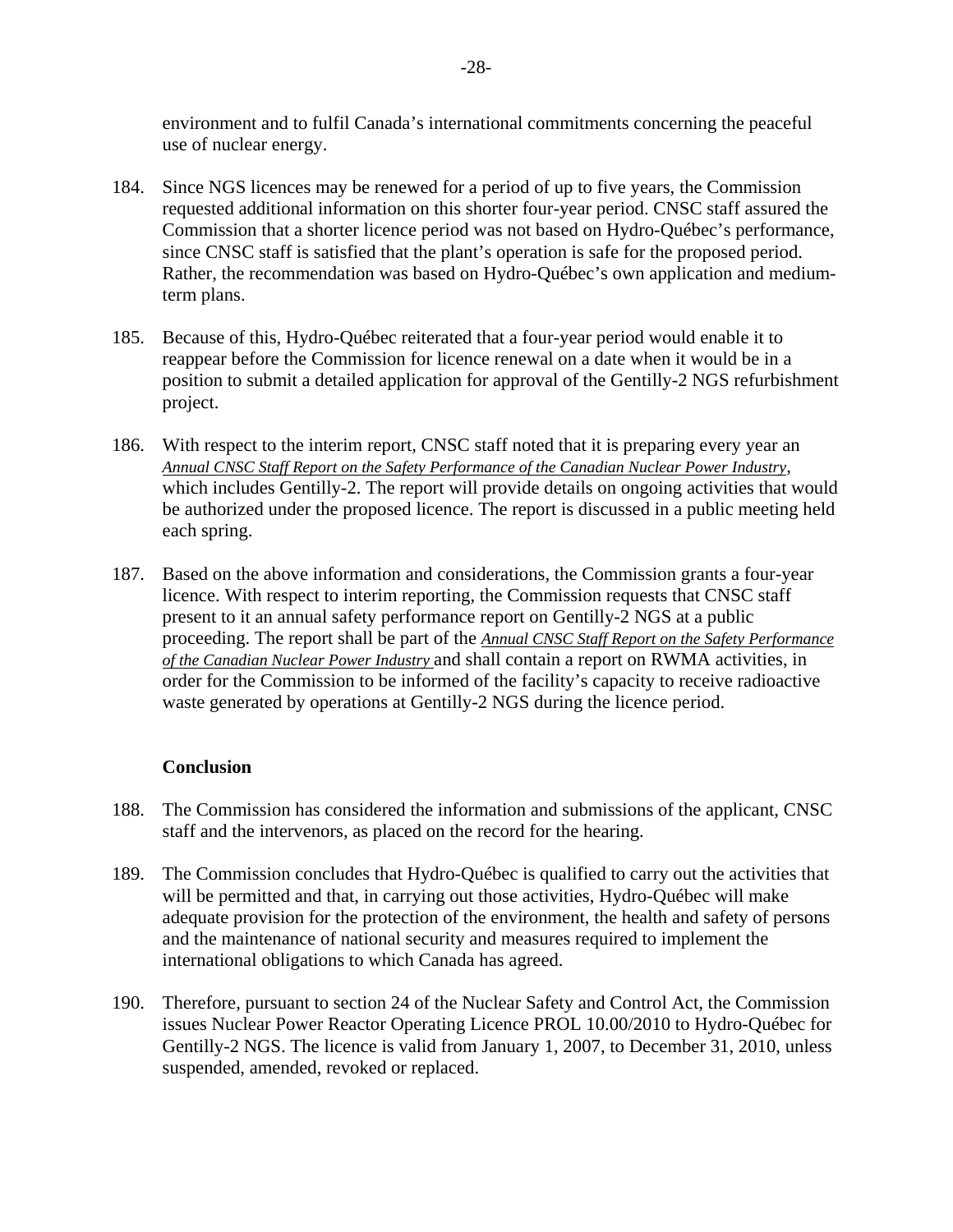- 191. The Commission includes in the licence the conditions recommended by CNSC staff in the draft licence attached to CMD 06-H15.
- 192. With this decision, the Commission requests that CNSC staff provide the Commission with an annual report on the safety performance of the facility at a public proceeding. This interim report will be part of the *Annual CNSC Staff Report on the Safety Performance of the Canadian Nuclear Power Industry* and will include detailed information on the capacity of the waste storage area.

Linda J. Keen Chair Canadian Nuclear Safety Commission

Date of decision: November 8, 2006 Date of release of Reasons for Decision: December 22, 2006